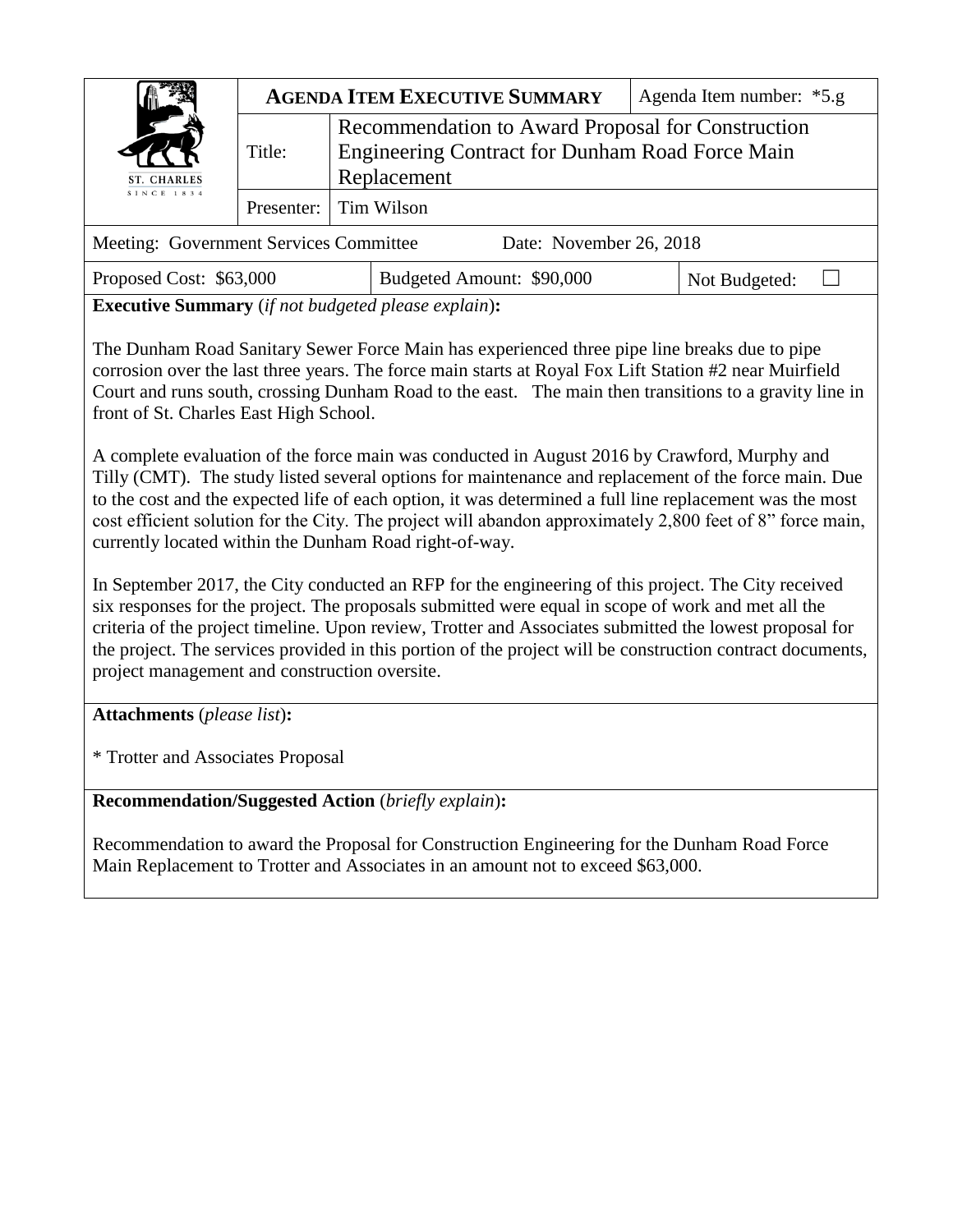

October 4, 2018

Honorable Raymond Rogina Mayor of St. Charles City of St. Charles 2 E. Main Street St. Charles, Illinois 60174

# Re: Dunham Road Sanitary Force Main Replacement Project Professional Services Agreement

Dear Mayor Rogina:

We sincerely appreciate this opportunity to offer our services. Enclosed for your review is the engineering services agreement for the referenced project. Please contact us if there are any questions or changes to the listed scope of services. If you would like to proceed with the contract, please sign and return one copy of the agreement.

Sincerely,

TROTTER & ASSOCIATES, INC.

Jerry Ruth, P.E. Project Engineer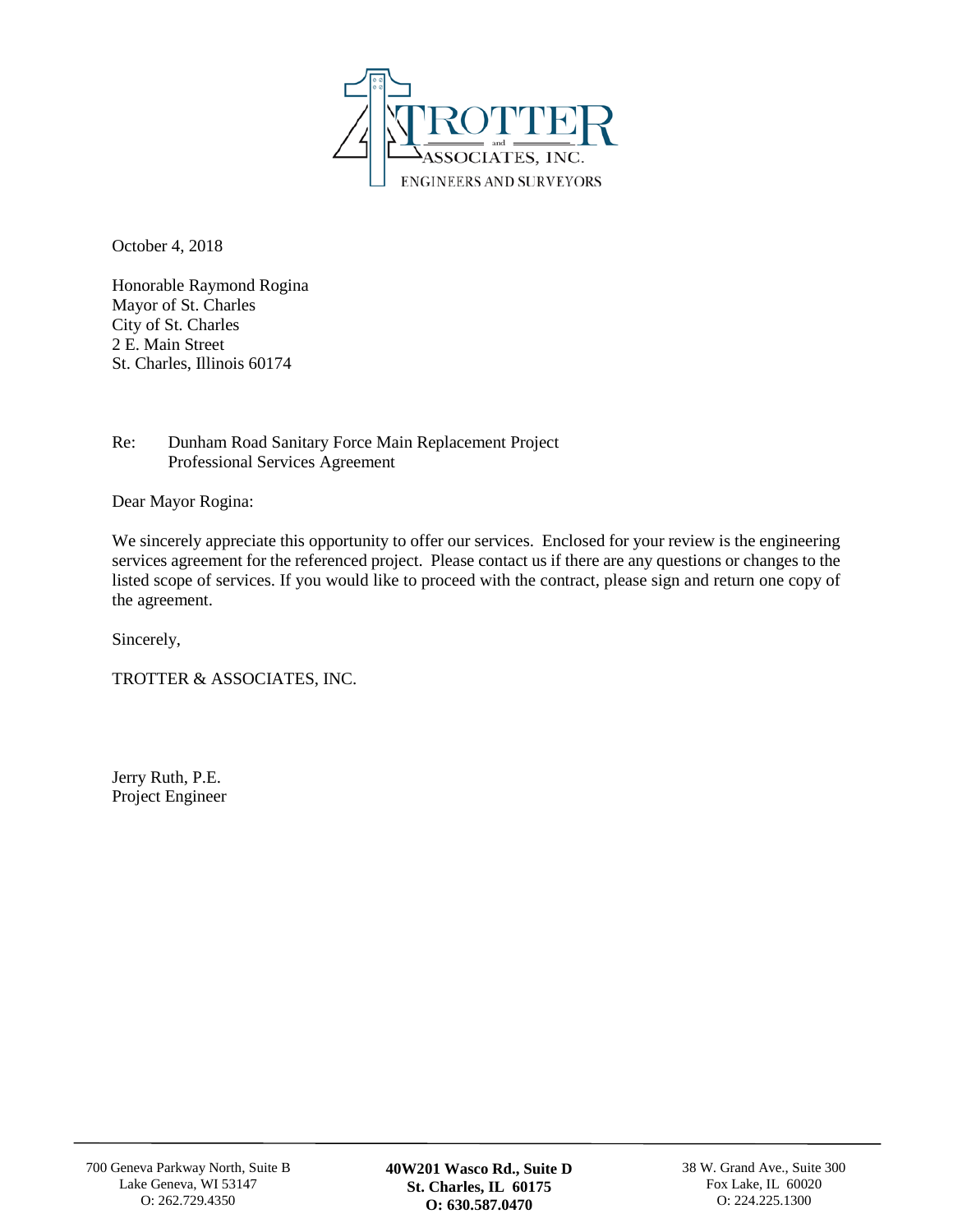St. Charles, IL Dunham Road Sanitary Force Main Replacement Project October 4, 2018 Page 2

*This Page is intentionally left blank*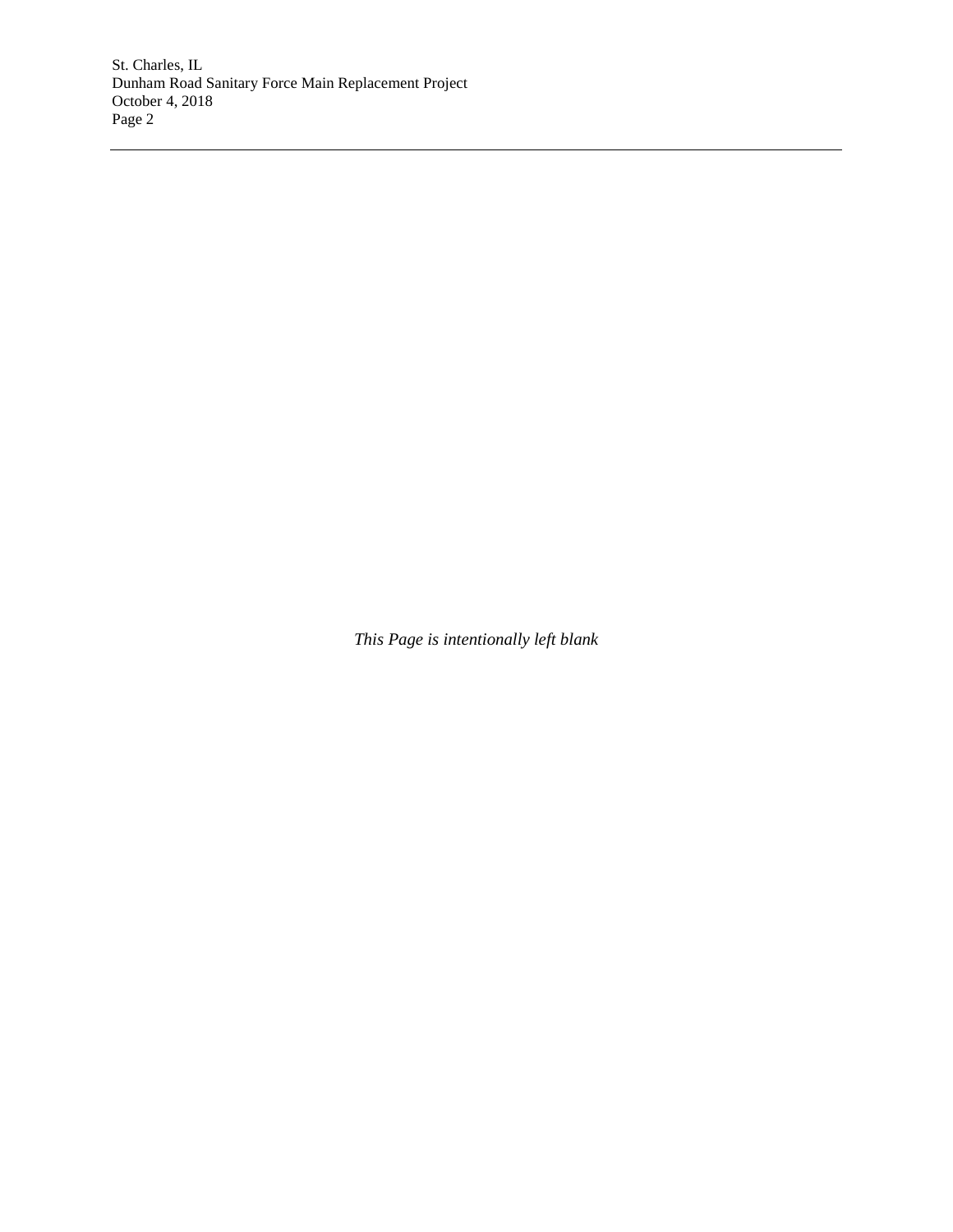St. Charles, IL Dunham Road Sanitary Force Main Replacement Project October 4, 2018 Page 2

October 4, 2018

Honorable Raymond Rogina Mayor of St. Charles City of St. Charles 2 E. Main Street St. Charles, Illinois 60174

# **Re: Dunham Road Sanitary Force Main Replacement Project**

Professional Services Letter, Agreement and Exhibits

Dear Mayor Rogina,

Trotter and Associates, Inc. (ENGINEER) is pleased to provide professional services to the City of St. Charles, IL (CLIENT) for the Dunham Road Sanitary Force Main Replacement Project (hereinafter referred to as the "PROJECT").

# **Project Background**

In 2011, Trotter and Associates, Inc. completed a Facility Plan Update which included a summary of the City's wastewater infrastructure, including the sixteen lift stations. In the 2011 Facility Plan Update, Royal Fox Lift Stations I and II were recommended for future rehabilitation or replacement due to their declining condition. In May of 2012, the City requested further evaluation of the existing infrastructure, more specifically Royal Fox Lift Stations I and II. These lift stations were rehabilitated in 2013 and 2014, respectively.

The service area for Royal Fox Lift Station II contains approximately 1,884 PE and also receives the discharge from Royal Fox Lift Station I. The original lift station was located where the cul-de-sac for Muirfield Court now resides – directly west of the Royal Fox II Lift Station.

Within the last four years, the 8" ductile iron pipe force main from this lift station that runs on the west side of Dunham Road has had several main breaks. Two of these breaks occurred directly west of the back entrance to Wredling Middle School within twenty feet of each other. A third break occurred last July 4th at the entrance to the Norris Cultural Arts Center. Investigation of the pipe completed by the City in 2016 after the main breaks showed deterioration primarily due to external corrosion.

# **Project Understanding**

The proposed improvements include replacement of the existing force main. The City requested several items to be considered in the design. This list has been included and expanded upon below. Special attention will be given to determining which if any of the alternatives below will be implemented in design:

1. Replace all or portions of the force main using directional drilling. This would involve use of a low disturbance means of replacing the force main. TAI has utilized this technology for smalldiameter services, gas lines, water mains and force mains using this approach. This method would be desirable for the road crossings on Dunham Road, Fox Chase and Dunham Place / Fighting Saint Lane, as well as in areas of the right-of-way where existing utilities or trees would make an opencut installation difficult. *TAI will pre-qualify contractors for this work if it is determined to be the best method of construction.*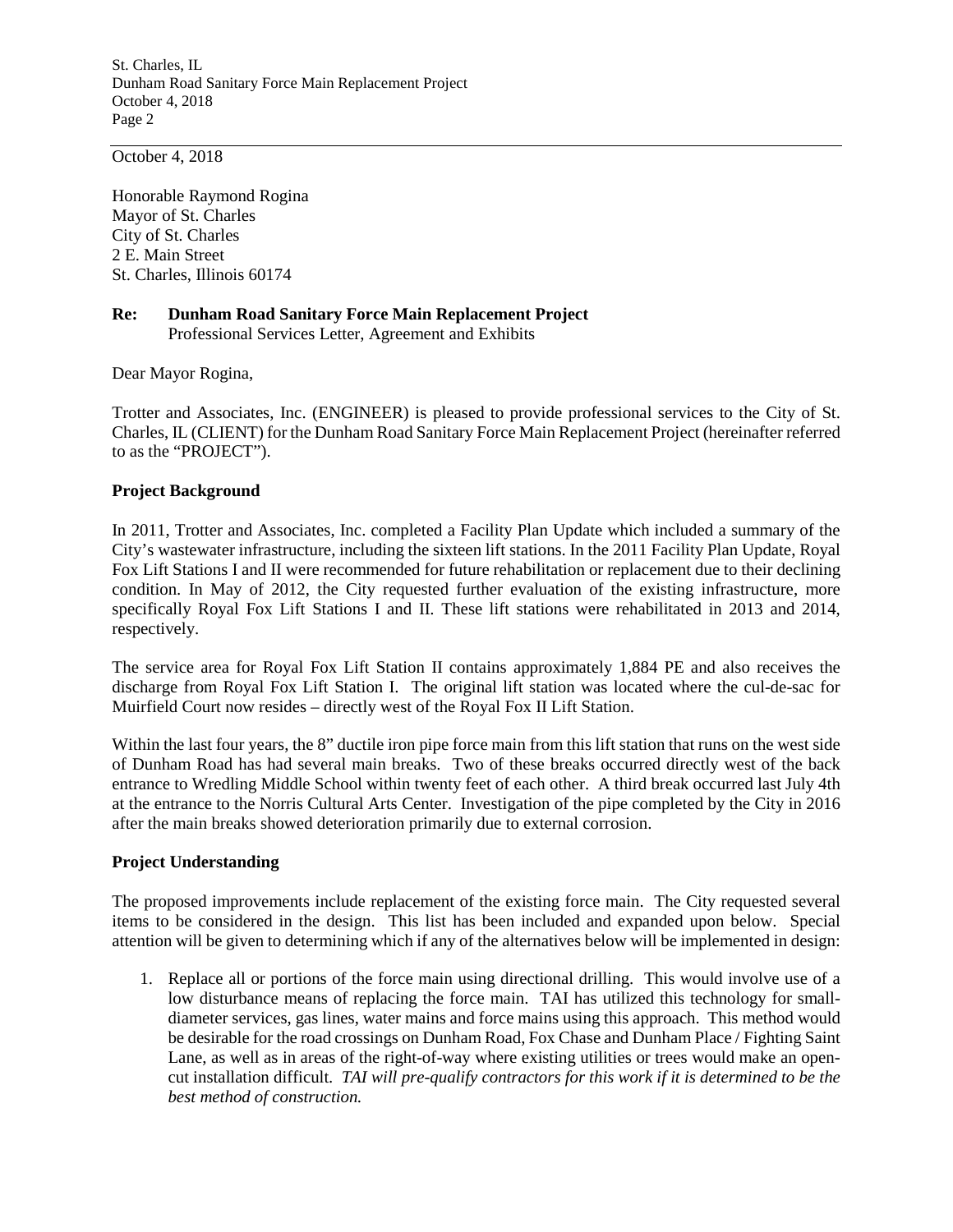- 2. Extend the length of the force main to a different receiving manhole. In discussions with City staff, the current receiving manhole conveys flow to a 12" sewer that is flat or back-pitched. This causes the gravity lines that flow into the manhole to surcharge, namely the sewer from the St. Charles East High School to the east. *TAI will extend the force main south to alleviate this issue.*
- 3. Modify the route of the force main to stay mostly on the east side of the roadway within a new utility easement from the St. Charles Community School District 303. *This was incorporated into the design.*
- 4. Add clean-out structures along the force main. The City has issues with not being able to clean this force main, and ideally would have a clean-out every 500-600 feet of the force main. The addition of clean-outs to the force main will increase capital costs but provide the City the ability to maintain this asset. *This was incorporated into the design.*
- 5. Avoid bypass pumping entirely. The design team recognizes that the City is requesting a bypass pumping plan in this proposal. Bypass pumping is expensive, especially if it must be in place and monitored for an extended period of time. In our experience with this lift station, the system may be bypassed using vacuum trucks in rotation between the lift station wet well and the downstream manhole. *The existing force main may be removed south of the new force main, turned up and provided with a flanged connection. This could be utilized during the transition to the new force main with the existing lift station pumps. This was incorporated into the design.*
- 6. Running adjacent to the active DIP force main is an abandoned 8" PVC force main that has been partially investigated by the City. 1,800 linear feet has been televised from just north of Dunham Place to the north side of Fox Chase. *The investigation determined that this segment of the abandoned force main is in excellent shape and could be considered for incorporation into this design. However, this would leave the force main on the west side where there are a number of issues such as natural gas, trees, and very little space for maintenance and was therefore not utilized*.

# **Project Schedule**

The City and TAI are currently in the final design / permitting phase. The IEPA acknowledged receipt of the application for permit to construct on July  $25<sup>th</sup>$ , 2018. TAI anticipates receiving this permit and advertising for bids at the end of October 2018. Construction is scheduled to commence in January of 2019 and completed in May of 2019.

# **Scope of Services**

Our services will consist of customary civil engineering and surveying services and related engineering services incidental thereto, described as follows;

- 1. Preliminary Engineering Report Completed
- 2. Preparation of IEPA Low Interest Loan Application N/A
- 3. Preliminary Design Phase Completed
- 4. Final Design Phase Completed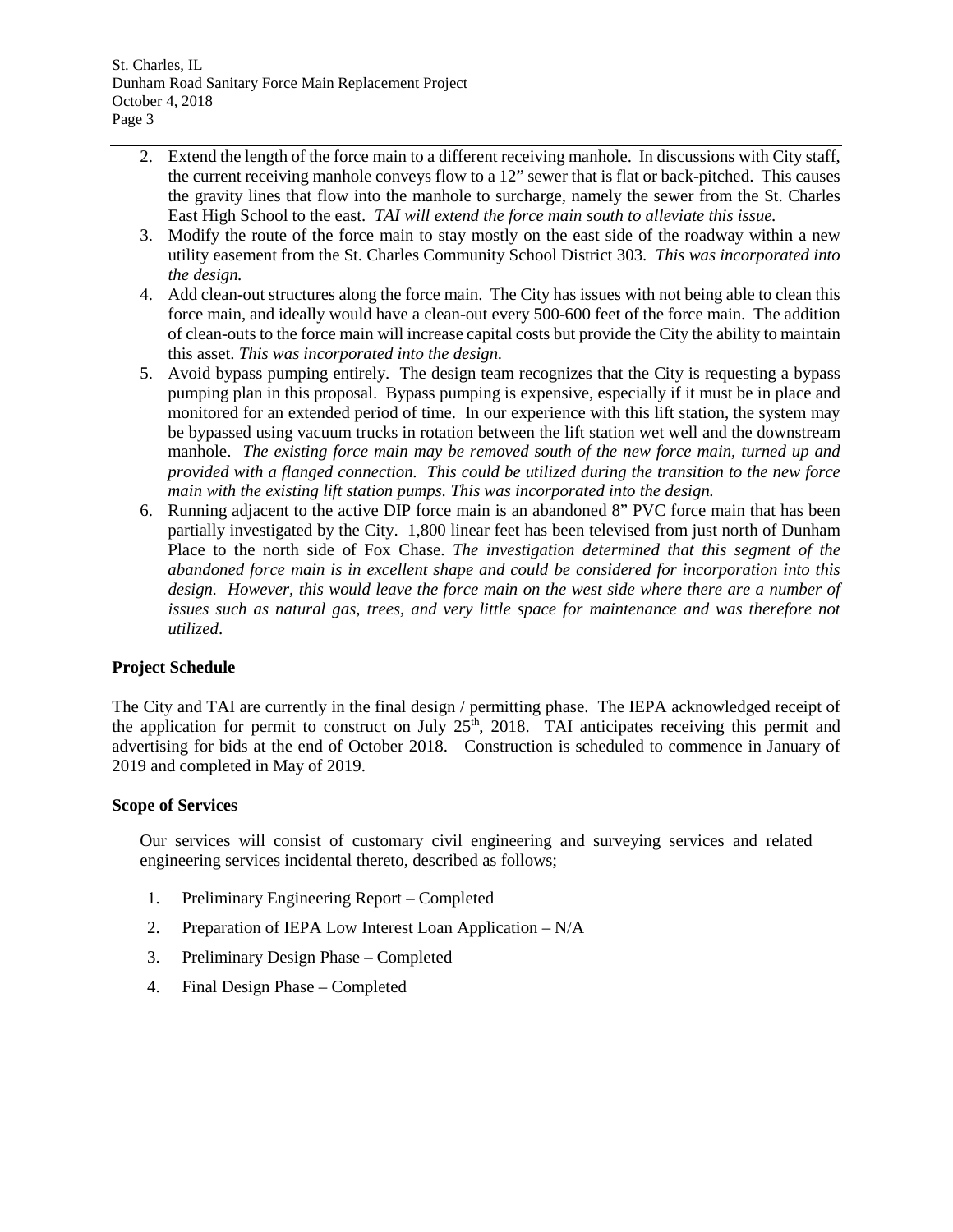- 5. Bidding and Negotiating Phase 46 hours
	- a. Prepare for review and approval by City, contract agreement forms, general conditions and supplemental general conditions, bid forms, invitations to bid and instructions to bidders and assist in the preparation of other related documents.
	- b. Attend a pre-bid meeting with City and prospective bidders.
	- c. Respond to questions about bid documents. Issue Addenda as appropriate to clarify, correct, or change the Bidding Documents.
	- d. Attend bid opening, prepare bid tabulation, and assist the City in reviewing the bids, participate in any negotiations or clarification discussion and awarding contracts.
	- e. Furnish and supply drawings and project specification copies as required.

| <b>TASK</b>                                 | OC | <b>PM</b> | EIT. | $\overline{\phantom{a}}$ CAD | <b>PLS</b> | <b>SC</b> | <b>TOTAL</b><br><b>MANHOURS</b> |
|---------------------------------------------|----|-----------|------|------------------------------|------------|-----------|---------------------------------|
| Prepare forms                               |    | 8         |      |                              |            |           | 8                               |
| Attend pre-bid meeting                      |    | 4         |      |                              |            |           |                                 |
| Respond to questions and issue addenda      |    | 12        |      | 12                           |            |           | 25                              |
| Attend bid opening, review, recommend award |    | 3         |      |                              |            |           |                                 |
| Furnish drawings and specifications         |    | 4         |      |                              |            |           |                                 |
| <b>TOTAL - PRELIMINARY DESIGN</b>           |    | 31        | 0    | 12                           |            | $\Omega$  |                                 |

# **BIDDING AND NEGOTIATING MANPOWER ESTIMATE AND FEE SUMMARY**

 $*QC = Scott Trotter; PM = Jerry Ruth; EIT = Elizabeth Bohne; CAD = Gary Cooper or Mike Davison; PLS =$ James McKenzie, SC = John Pfortmiller

6. Construction Phase – 450 hours

Upon successful completion of the Bidding and Negotiating Phase, and upon written authorization from OWNER, ENGINEER shall

- a. Consult with the City and act as the City's representative during execution of construction.
	- i. Resident Project Representative (RPR). Provide the services of an RPR at the Site to assist the ENGINEER and to provide more extensive observation of Contractor's work. Duties, responsibilities, and authority of the RPR are as set forth at the end of this Exhibit A. The furnishing of such RPR's services will not extend ENGINEER's responsibilities or authority beyond the specific limits set forth elsewhere in this Agreement. If additional field services are required and authorized by the City Administration, Trotter and Associates shall be compensated for the additional services. Visits to Site and Observation of Construction. In connection with observations of Contractor's work in progress while it is in progress:
		- 1. Make visits to the Site at intervals appropriate to the various stages of construction, as ENGINEER deems necessary, in order to observe as an experienced and qualified design professional the progress and quality of the Work. Such visits and observations by ENGINEER, and the Resident Project Representative, if any, are not intended to be exhaustive or to extend to every aspect of Contractor's work in progress or to involve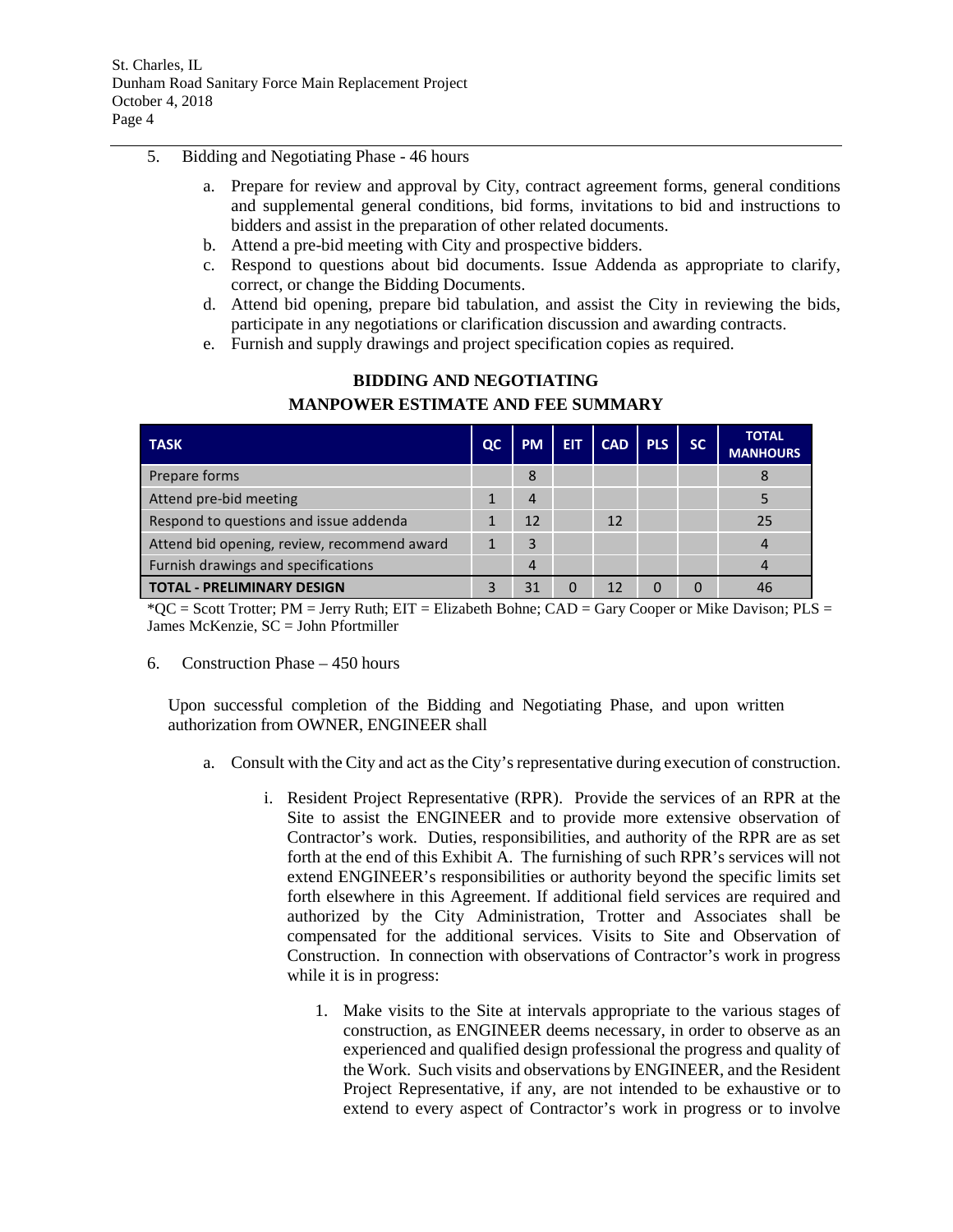St. Charles, IL Dunham Road Sanitary Force Main Replacement Project October 4, 2018 Page 5

> detailed inspections of Contractor's work in progress beyond the responsibilities specifically assigned to ENGINEER in this Agreement and the Contract Documents, but rather are to be limited to spot checking, selective sampling, and similar methods of general observation of the Work based on ENGINEER's exercise of professional judgment as assisted by the Resident Project Representative, if any. Based on information obtained during such visits and such observations, ENGINEER will determine in general if Contractor's work is proceeding in accordance with the Contract Documents, and ENGINEER shall keep OWNER informed of the progress of the Work.

- 2. The purpose of ENGINEER's visits to, and representation by the Resident Project Representative, if any, at the Site, will be to enable ENGINEER to better carry out the duties and responsibilities assigned to and undertaken by ENGINEER during the Construction Phase, and, in addition, by the exercise of ENGINEER's efforts as an experienced and qualified design professional, to provide for OWNER a greater degree of confidence that the completed Work will conform in general to the Contract Documents and that the integrity of the design concept of the completed Project as a functioning whole as indicated in the Contract Documents has been implemented and preserved by Contractor. ENGINEER shall not, during such visits or as a result of such observations of Contractor's work in progress, supervise, direct, or have control over Contractor's work, nor shall ENGINEER have authority over or responsibility for the means, methods, techniques, sequences, or procedures of construction selected by Contractor, for safety precautions and programs incident to Contractor's work, or for any failure of Contractor to comply with Laws and Regulations applicable to Contractor's furnishing and performing the Work. Accordingly, ENGINEER neither guarantees the performance of any Contractor nor assumes responsibility for any Contractor's failure to furnish and perform its work in accordance with the Contract Documents.
- ii. Assist the City in the selection of an independent testing laboratory to perform all necessary testing and inspections required during construction.
- iii. Make additional visits to the Site at intervals appropriate to the various stages of construction, as Engineer deems necessary, in order to observe as and experienced and qualified design professional the progress and quality of the Work.
- b. Project coordination and management:
	- i. Prepare and participate in a Pre‐Construction Conference prior to commencement of Work at the Site.
	- ii. Recommend to the City, if necessary, that Contractor's work be disapproved and rejected while it is in progress.
	- iii. Issue necessary clarifications and interpretations of the Contract Documents as appropriate to the orderly completion of Contractor's work.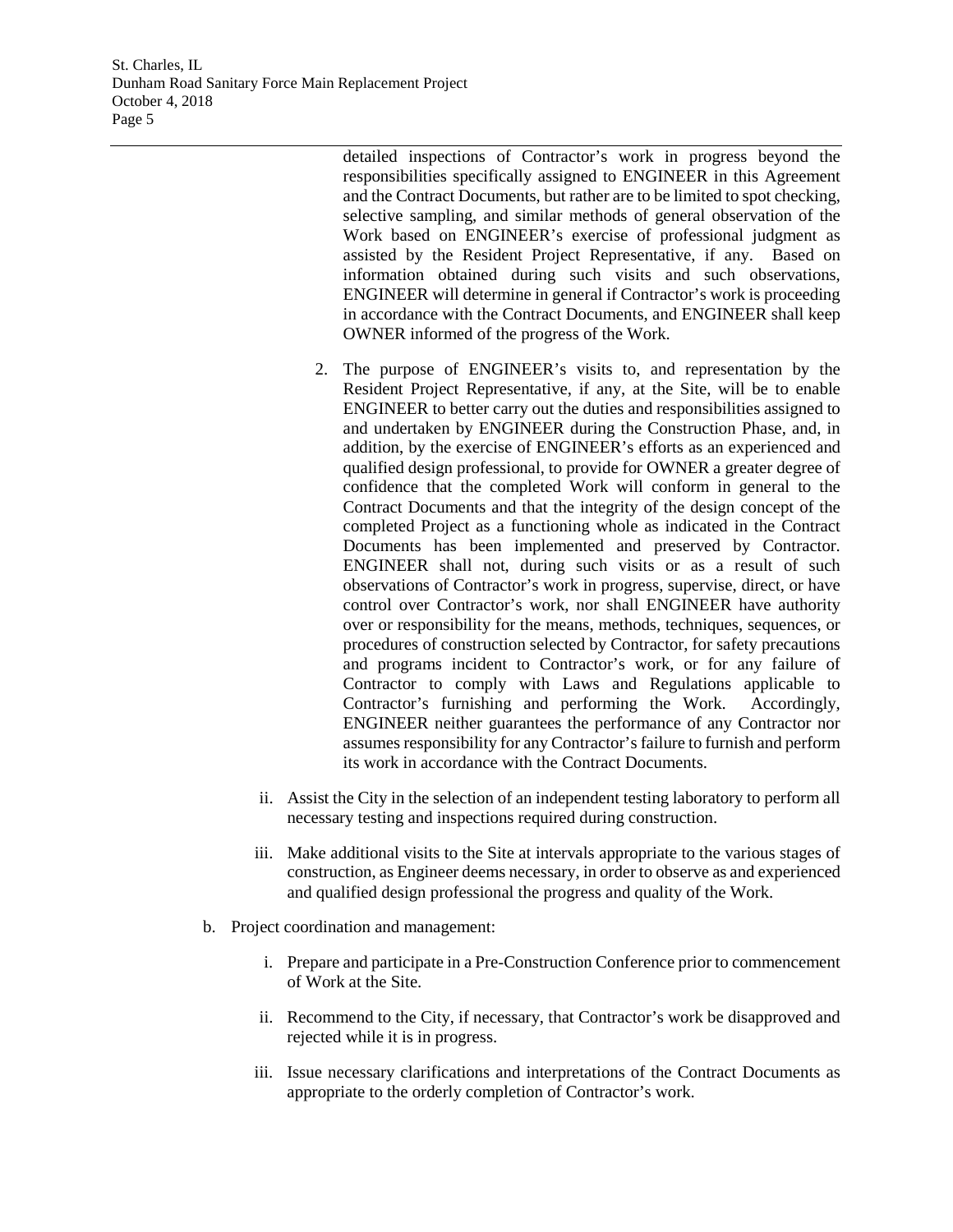- iv. Recommend Change Orders and Work Change Directives to the City, as appropriate, and prepare Change Orders and Work Change Directives as required.
- v. Review and approve or take other appropriate action in respect to Shop Drawings and Samples and other data which Contractor is required to submit, but only for conformance with the information given in the Contract Documents and compatibility with the design concept of the completed Project as a functioning whole as indicated in the Contract Documents.
- vi. Evaluate and determine the acceptability of substitute or "or‐equal" materials and equipment proposed by Contractor.
- vii. Require such special inspections or tests of Contractor's work as deemed reasonably necessary, and receive and review all certificates of inspections, tests, and approvals required by Laws and Regulations or the Contract Documents.
- viii. Provide weekly reports to City staff on status of construction, hours spent on site.
- ix. Schedule and conduct construction meetings every other week during construction phase.
- c. As appropriate, establish baselines and benchmarks for locating the work, which in Engineer's judgment are necessary to enable Contractor to proceed.
- d. Prepare to the City Record Drawings showing appropriate record information based on Project annotated record documents received from Contractor.

| <b>TASK</b>                                      | <b>OC</b> | <b>PM</b> | <b>EIT</b> | <b>CAD</b> | <b>PLS</b> | SC.            | <b>TOTAL</b><br><b>MANHOURS</b> |
|--------------------------------------------------|-----------|-----------|------------|------------|------------|----------------|---------------------------------|
| Act as City's representative during construction |           |           | 320        |            |            |                | 320                             |
| Project coordination and management              |           | 56        | 42         |            |            | $\mathcal{P}$  | 104                             |
| Establish baselines and benchmarks               |           |           |            |            |            | 4              |                                 |
| Prepare record drawings                          |           |           | 4          | 8          |            | $\overline{4}$ | 22                              |
| <b>TOTAL - PRELIMINARY DESIGN</b>                |           | 58        | 366        | 8          |            | 10             |                                 |

# **CONSTRUCTION**

# **MANPOWER ESTIMATE AND FEE SUMMARY**

\*QC = Scott Trotter; PM = Jerry Ruth; EIT = Elizabeth Bohne; CAD = Gary Cooper or Mike Davison; PLS = James McKenzie, SC = John Pfortmiller

7. Contractor's Completion Documents – Not Included

Changes to the scope of services outlined in this agreement shall be authorized through execution of an Exhibit D - Contract Addendum.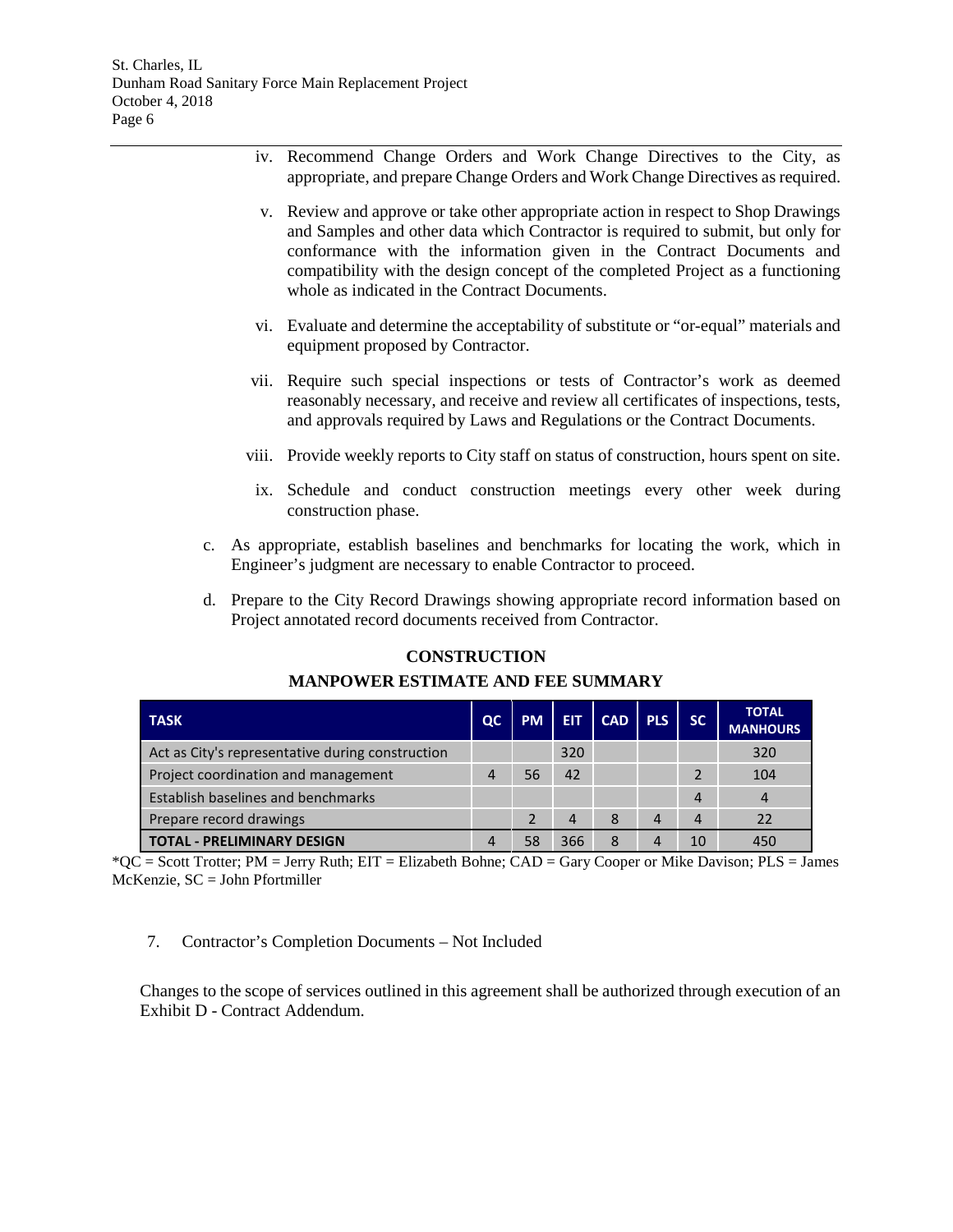# **Compensation**

An amount equal to the cumulative hours charged to the Project by each class of ENGINEER's employees times Standard Hourly Rates for each applicable billing class for all services performed on the Project, plus Reimbursable Expenses and ENGINEER's Consultant's charges, if any. ENGINEER's Reimbursable Expenses Schedule and Standard Hourly Rates are attached to this Exhibit B. The total compensation for services is estimated to be \$30,300.00 based on the following assumed distribution of compensation:

| Bidding & Negotiation Phase |                          | \$7,100  |
|-----------------------------|--------------------------|----------|
| <b>Construction Phase</b>   |                          | \$55,900 |
|                             | Not to Exceed: $$63,000$ |          |

ENGINEER may alter the distribution of compensation between individual phases of the work noted herein to be consistent with services actually rendered, but shall not exceed the total estimated compensation amount unless approved in writing by CLIENT. The total estimated compensation for ENGINEER's services included in the breakdown by phases incorporates all labor, overhead, profit, and ENGINEER's Consultant's charges.

The amounts billed for ENGINEER's services will be based on the cumulative hours charged to the PROJECT during the billing period by each class of ENGINEER's employees times Standard Hourly Rates for each applicable billing class, plus Reimbursable Expenses and ENGINEER's Consultant's charges. The Standard Hourly Rates and Reimbursable Expenses Schedule will be adjusted annually as of January 1st to reflect equitable changes in the compensation payable to ENGINEER.

*Reimbursable Expenses.* OWNER should budget \$1,000 for Reimbursable Expenses, including printing, plotting and shipping required for the completion of the work. Actual expenses will be compensated for based on actual cost as a pass-through without mark-up.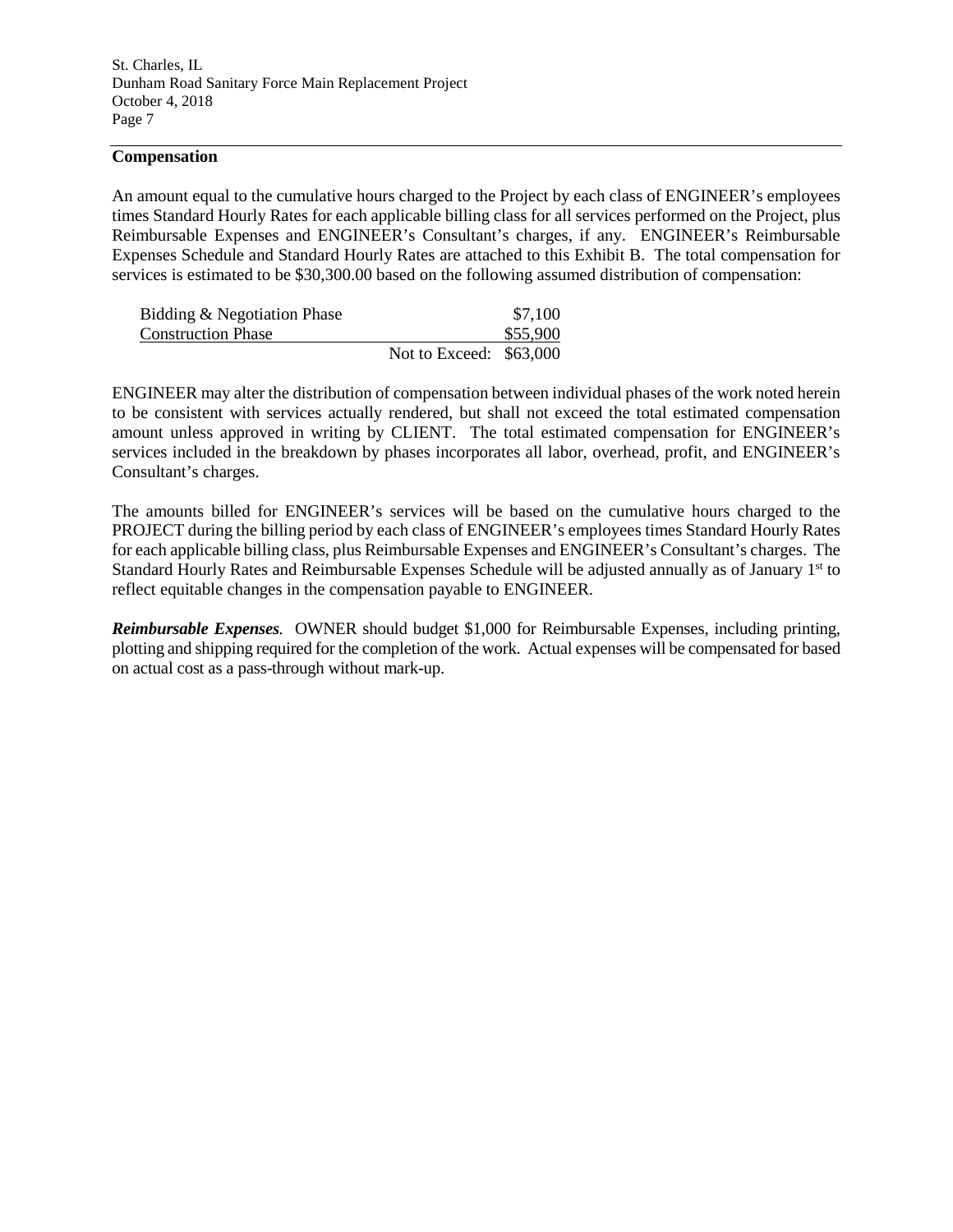# **Miscellaneous**

This Agreement constitutes the entire agreement between the parties and supersedes any prior oral or written representations. This agreement may not be changed, modified, or amended except in writing signed by both parties. In the event of any conflict among the exhibits, the exhibit of the latest date shall control.

ENGINEER may have portions of the Services performed by its affiliated entities or their employees, in which event ENGINEER shall be responsible for such services and CLIENT shall look solely to ENGINEER as if ENGINEER performed the Services. In no case shall CLIENT'S approval of any subcontract relieve ENGINEER of any of its obligations under this Agreement. However, ENGINEER is not responsible whatsoever for any obligations its subcontractors might have to its [subcontractors'] employees, including but not limited to proper compensation of its employees.

In the event CLIENT uses a purchase order form or other CLIENT developed document to administer this Agreement, the use of such documents shall be for the CLIENT's convenience only, and any provisions, terms or conditions within the CLIENT developed document shall be deemed stricken, null and void. Any provisions, terms or conditions which the CLIENT would like to reserve shall be added to Exhibit  $C -$  Supplemental Conditions and agreed to by both parties.

ENGINEER acknowledges that this project and the scope of work performed thereto will require ENGINEER and all lower tiered subcontractors of ENGINEER to comply with all obligations under and pursuant to the any applicable local, state and/or federal prevailing wage laws (e.g. Davis-Bacon Act, Illinois Prevailing Wage Act, etc.), including but not limited to all wage, notice and/or record keeping requirements to the extent applicable, necessitated and required by law.

If during negotiations or discussion with a Client it becomes clear that Client has determined prevailing wages are not applicable to the work performed by Trotter  $\&$  Associates, it is best to confirm that understanding in writing with appropriate indemnification language.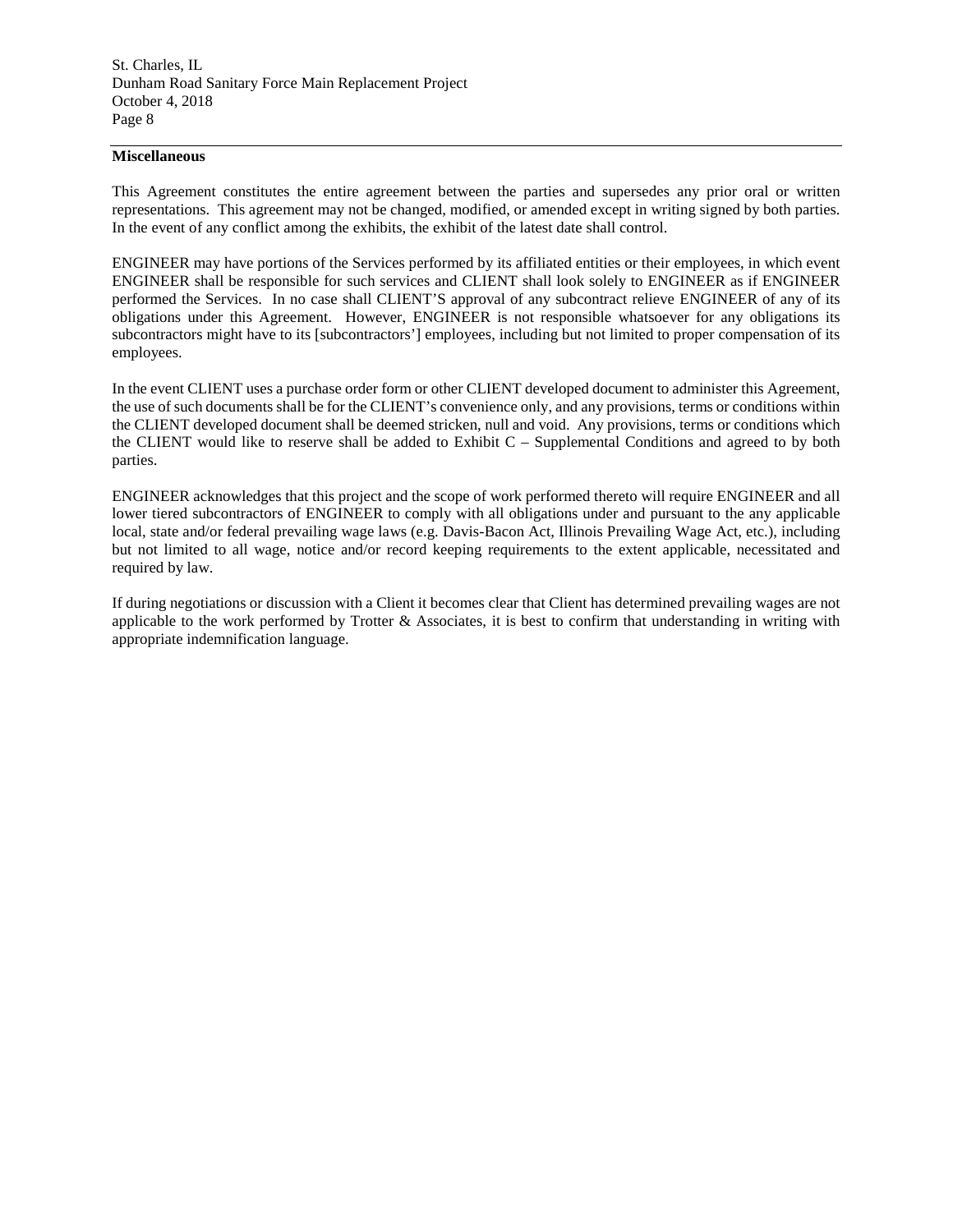# **Contents of Agreement**

This Letter Agreement and the Exhibits attached hereto and incorporated herein, represent the entire understanding with respect to the Project and may only be modified in writing signed by both parties.

IN WITNESS WHEREOF, the parties hereto have executed this Agreement.

| <b>CLIENT:</b>              | Trotter and Associates, Inc.:                                                                                                                                                                                                 |
|-----------------------------|-------------------------------------------------------------------------------------------------------------------------------------------------------------------------------------------------------------------------------|
|                             | the control of the control of the control of the control of the control of the control of the control of the control of the control of the control of the control of the control of the control of the control of the control |
|                             |                                                                                                                                                                                                                               |
|                             |                                                                                                                                                                                                                               |
| Address for giving notices: | Address for giving notices:                                                                                                                                                                                                   |
| Designated Representative   | Designated Representative                                                                                                                                                                                                     |
| Title:                      | Title:                                                                                                                                                                                                                        |
| Phone Number:               | Phone Number:                                                                                                                                                                                                                 |
| Facsimile Number:           | Facsimile Number:                                                                                                                                                                                                             |
| E-Mail Address:             | E-Mail Address:                                                                                                                                                                                                               |
|                             |                                                                                                                                                                                                                               |

# **ATTACHMENTS:**

| EXHIBT A – STANDARD TERMS AND CONDITIONS                       |
|----------------------------------------------------------------|
| EXHIBIT B – SCHEDULE OF HOURLY RATES AND REIMBURSIBLE EXPENSES |
| EXHIBIT C – SUPPLEMENTAL GENERAL CONDITIONS                    |
| EXHIBIT D - CONTRACT ADDENDUM                                  |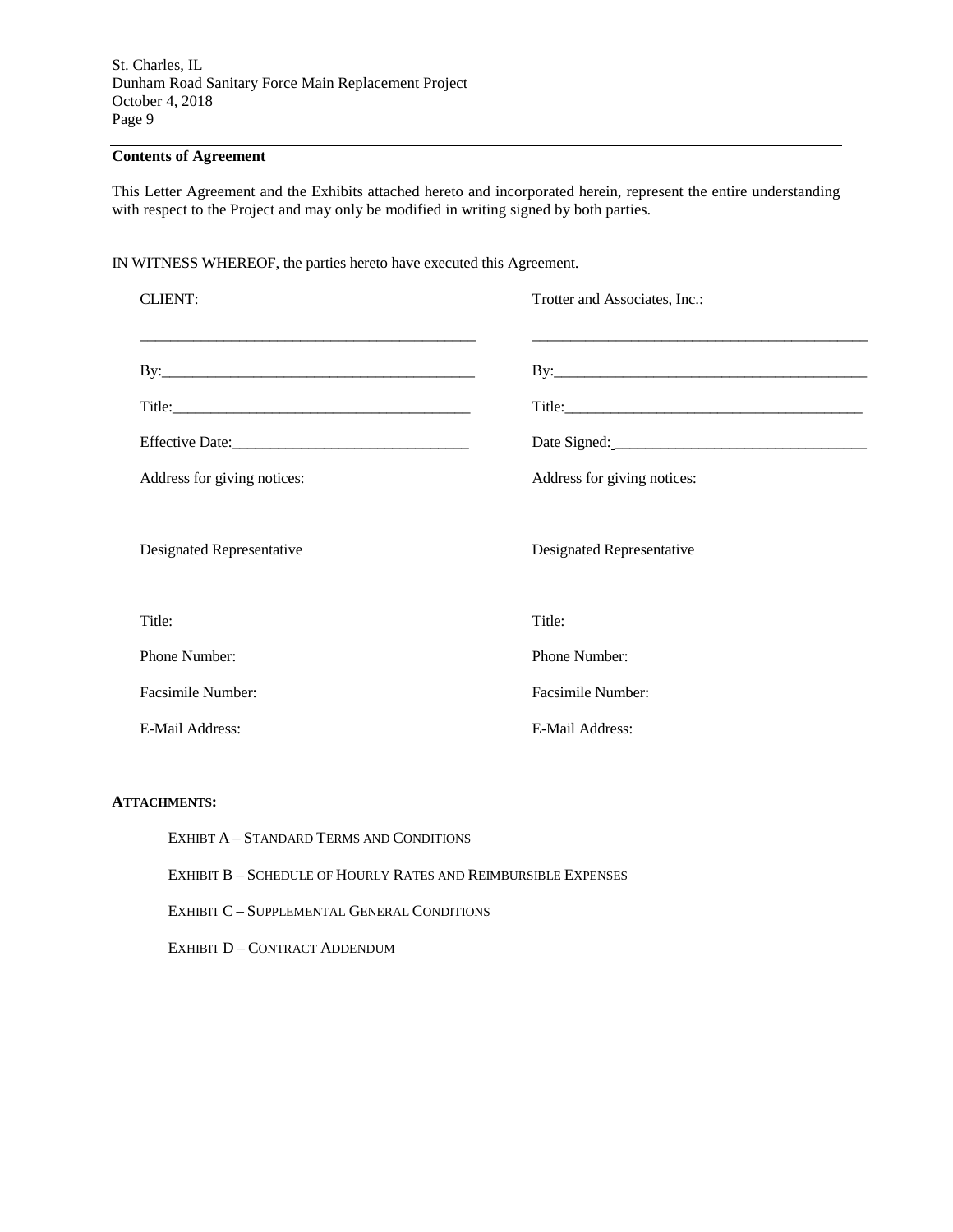

TAI Initial \_\_\_\_\_\_

# **EXHIBIT A - STANDARD TERMS AND CONDITIONS**

## *Table of Contents*

|                                     | ARTICLE 1 - SERVICES OF ENGINEER                | 1  |
|-------------------------------------|-------------------------------------------------|----|
| 1.01                                | Scope                                           | 1  |
|                                     |                                                 |    |
|                                     | ARTICLE 2 - CLIENT'S RESPONSIBILITIES           | 1  |
| 2.01                                | General                                         | 1  |
|                                     | <b>ARTICLE 3 - TIMES FOR RENDERING SERVICES</b> | 11 |
| 3.01                                | General                                         | 11 |
| 3.02                                | Suspension                                      | 11 |
|                                     | <b>ARTICLE 4 - PAYMENTS TO ENGINEER</b>         | 12 |
| 4.01                                | Methods of Payment for Services                 |    |
|                                     | and Reimbursable Expenses of ENGINEER           | 12 |
| 4.02                                | Other Provisions Concerning Payments            | 12 |
| <b>ARTICLE 5 - OPINIONS OF COST</b> |                                                 | 12 |
| 5.01                                | Opinions of Probable Construction Cost          | 12 |
| 5.02                                | Designing to Construction Cost Limit            | 12 |
| 5.03                                | <b>Opinions of Total Project Costs</b>          | 12 |
|                                     |                                                 |    |
|                                     | <b>ARTICLE 6 - GENERAL CONSIDERATIONS</b>       | 12 |
| 6.01                                | <b>Standards of Performance</b>                 | 12 |
| 6.02                                | Authorized Project Representatives              | 13 |
| 6.03                                | Design without Construction Phase Services      | 13 |
| 6.04                                | Use of Documents                                | 13 |
| 6.05                                | Insurance                                       | 14 |
| 6.06                                | Termination                                     | 15 |
| 6.07                                | Controlling Law                                 | 15 |
| 6.08                                | Successors, Assigns, and Beneficiaries          | 15 |
| 6.09                                | Dispute Resolution                              | 15 |
| 6.10                                | Hazardous Environmental Condition               | 15 |
| 6.11                                | <b>Allocation of Risks</b>                      | 16 |
| 6.12                                | <b>Notices</b>                                  | 16 |
| 6.13                                | Survival                                        | 16 |
| 6.14                                | Severability                                    | 16 |
| 6.15                                | Waiver                                          | 16 |
| 6.16                                | Headings                                        | 16 |
| 6.16                                | Definitions                                     | 16 |
|                                     |                                                 |    |

# **ARTICLE 1 - SERVICES OF ENGINEER**

 $\frac{1}{2}$  ,  $\frac{1}{2}$  ,  $\frac{1}{2}$  ,  $\frac{1}{2}$  ,  $\frac{1}{2}$  ,  $\frac{1}{2}$  ,  $\frac{1}{2}$  ,  $\frac{1}{2}$  ,  $\frac{1}{2}$  ,  $\frac{1}{2}$  ,  $\frac{1}{2}$  ,  $\frac{1}{2}$  ,  $\frac{1}{2}$  ,  $\frac{1}{2}$  ,  $\frac{1}{2}$  ,  $\frac{1}{2}$  ,  $\frac{1}{2}$  ,  $\frac{1}{2}$  ,  $\frac{1$ 

**1.01 Scope**

- A. ENGINEER shall provide the Professional Services set forth herein and in the Letter Agreement.
- B. Upon this Agreement becoming effective, ENGINEER is authorized to begin Services.

### **ARTICLE 2 - CLIENT'S RESPONSIBILITIES**

\_\_\_\_\_\_\_\_\_\_\_\_\_\_\_\_\_\_\_\_\_\_\_\_\_\_\_\_\_\_\_\_\_\_\_\_\_\_\_\_\_\_\_\_\_\_\_

## **2.01 General**

- A. Provide ENGINEER with all criteria and full information as to CLIENT's requirements for the Project, including design objectives and constraints, space, capacity and performance requirements, flexibility, and expandability, and any budgetary limitations; and furnish copies of all design and construction standards which CLIENT will require to be included in the Drawings and Specifications; and furnish copies of CLIENT's standard forms, conditions, and related documents for ENGINEER to include in the Bidding Documents, when applicable.
- B. Furnish to ENGINEER any other available information pertinent to the Project including reports and data relative to previous designs, or investigation at or adjacent to the Site.
- C. Following ENGINEER's assessment of initially-available Project information and data and upon ENGINEER's request, furnish or otherwise make available such additional Project related information and data as is reasonably required to enable ENGINEER to complete its Basic and Additional Services. Such additional information or data would generally include the following:
	- 1. Property descriptions.
	- 2. Zoning, deed, and other land use restrictions.
	- 3. Property, boundary, easement, right-of-way, and other special surveys or data, including establishing relevant reference points.
	- 4. Explorations and tests of subsurface conditions at or contiguous to the Site, drawings of physical conditions in or relating to existing surface or subsurface structures at or contiguous to the Site, or hydrographic surveys, with appropriate professional interpretation thereof.
	- 5. Environmental assessments, audits, investigations and impact statements, and other relevant environmental or cultural studies as to the Project, the Site, and adjacent areas.
	- 6. Data or consultations as required for the Project but not otherwise identified in the Agreement or the Exhibits thereto.
- D. Give prompt written notice to ENGINEER whenever CLIENT observes or otherwise becomes aware of a Hazardous Environmental Condition or of any other development that affects the scope or time of performance of ENGINEER's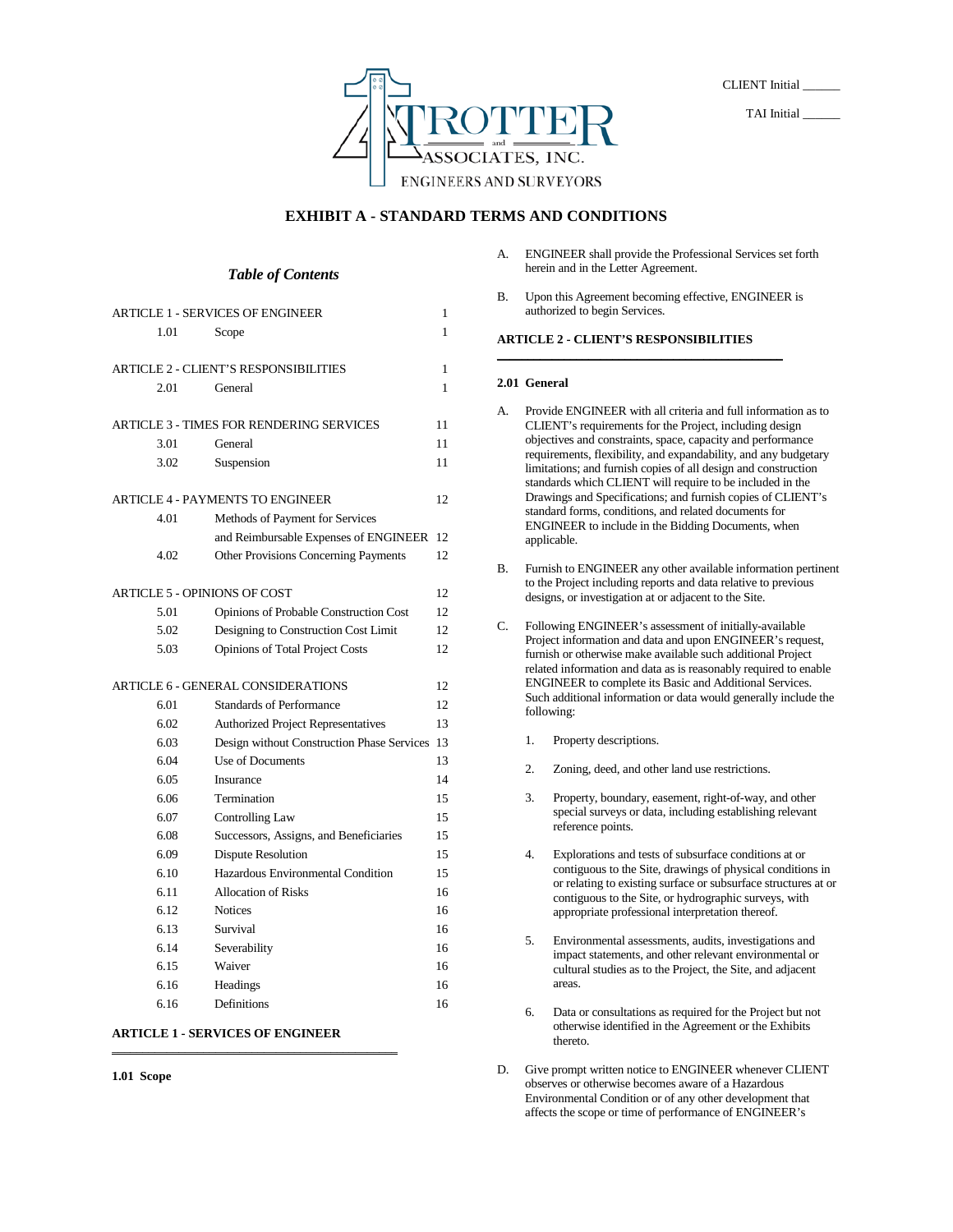> services, or any defect or nonconformance in ENGINEER's services or in the work of any Contractor.

- E. Authorize ENGINEER to provide Additional Services as set forth in Exhibit D - Addendum of the Agreement as required.
- F. Arrange for safe access to and make all provisions for ENGINEER to enter upon public and private property as required for ENGINEER to perform services under the Agreement.
- G. Examine all alternate solutions, studies, reports, sketches, Drawings, Specifications, proposals, and other documents presented by ENGINEER (including obtaining advice of an attorney, insurance counselor, and other advisors or consultants as CLIENT deems appropriate with respect to such examination) and render in writing timely decisions pertaining thereto.
- H. Provide reviews, approvals, and permits from all governmental authorities having jurisdiction to approve all phases of the Project designed or specified by ENGINEER and such reviews, approvals, and consents from others as may be necessary for completion of each phase of the Project.
- I. Provide, as required for the Project:
	- 1. Accounting, bond and financial advisory, independent cost estimating, and insurance counseling services.
	- 2. Legal services with regard to issues pertaining to the Project as CLIENT requires, Contractor raises, or ENGINEER reasonably requests.
	- 3. Such auditing services as CLIENT requires to ascertain how or for what purpose Contractor has used the moneys paid.
	- 4. Placement and payment for advertisement for Bids in appropriate publications.
- J. Advise ENGINEER of the identity and scope of services of any independent consultants employed by CLIENT to perform or furnish services in regard to the Project, including, but not limited to, cost estimating, project peer review, value engineering, and constructability review.
- K. Furnish to ENGINEER data as to CLIENT's anticipated costs for services to be provided by others for CLIENT so that ENGINEER may make the necessary calculations to develop and periodically adjust ENGINEER's opinion of Total Project Costs.
- L. If CLIENT designates a manager or an individual or entity other than, or in addition to, ENGINEER to represent CLIENT at the Site, the duties, responsibilities, and limitations of authority of such other party shall be disclosed to the ENGINEER and coordinated in relation to the duties, responsibilities, and authority of ENGINEER.
- M. If more than one prime contract is to be awarded for the Work designed or specified by ENGINEER, designate a person or entity to have authority and responsibility for coordinating the activities among the various prime Contractors, and define and set forth the duties, responsibilities, and limitations of authority of such individual or entity and the relation thereof to the duties, responsibilities, and authority of ENGINEER is to be mutually agreed upon and made a part of this Agreement before such services begin.
- N. Attend the pre-bid conference, bid opening, pre-construction conferences, construction progress and other job related meetings, and Substantial Completion and final payment inspections.
- O. Provide the services of an independent testing laboratory to perform all inspections, tests, and approvals of Samples, materials, and equipment required by the Contract Documents, or to evaluate the performance of materials, equipment, and facilities of CLIENT, prior to their incorporation into the Work with appropriate professional interpretation thereof.
- Provide inspection or monitoring services by an individual or entity other than ENGINEER (and disclose the identity of such individual or entity to ENGINEER) as CLIENT determines necessary to verify:
	- 1. That Contractor is complying with any Laws and Regulations applicable to Contractor's performing and furnishing the Work.
	- 2. That Contractor is taking all necessary precautions for safety of persons or property and complying with any special provisions of the Contract Documents applicable to safety.
- Q. Provide ENGINEER with the findings and reports generated by the entities providing services pursuant to paragraphs 2.01.O and P.

## **ARTICLE 3 - TIMES FOR RENDERING SERVICES** \_\_\_\_\_\_\_\_\_\_\_\_\_\_\_\_\_\_\_\_\_\_\_\_\_\_\_\_\_\_\_\_\_\_\_\_\_\_\_\_\_\_\_\_\_\_\_

#### **3.01 General**

- ENGINEER's services and compensation under this Agreement have been agreed to in anticipation of the orderly and continuous progress of the Project through completion. Unless specific periods of time or specific dates for providing services are specified in this Agreement, ENGINEER's obligation to render services hereunder will be for a period which may reasonably be required for the completion of said services.
- B. If in this Agreement specific periods of time for rendering services are set forth or specific dates by which services are to be completed are provided, and if such periods of time or dates are changed through no fault of ENGINEER, the rates and amounts of compensation provided for herein shall be subject to equitable adjustment. If CLIENT has requested changes in the scope, extent, or character of the Project, the time of performance of ENGINEER's services shall be adjusted equitably.
- C. For purposes of this Agreement the term "day" means a calendar day of 24 hours.

#### **3.02 Suspension**

- A. If CLIENT fails to give prompt written authorization to proceed with any phase of services after completion of the immediately preceding phase, or if ENGINEER's services are delayed through no fault of ENGINEER, ENGINEER may, after giving seven days written notice to CLIENT, suspend services under this Agreement.
- B. If ENGINEER's services are delayed or suspended in whole or in part by CLIENT, or if ENGINEER's services are extended by Contractor's actions or inactions for more than 90 days through no fault of ENGINEER, ENGINEER shall be entitled to equitable adjustment of rates and amounts of compensation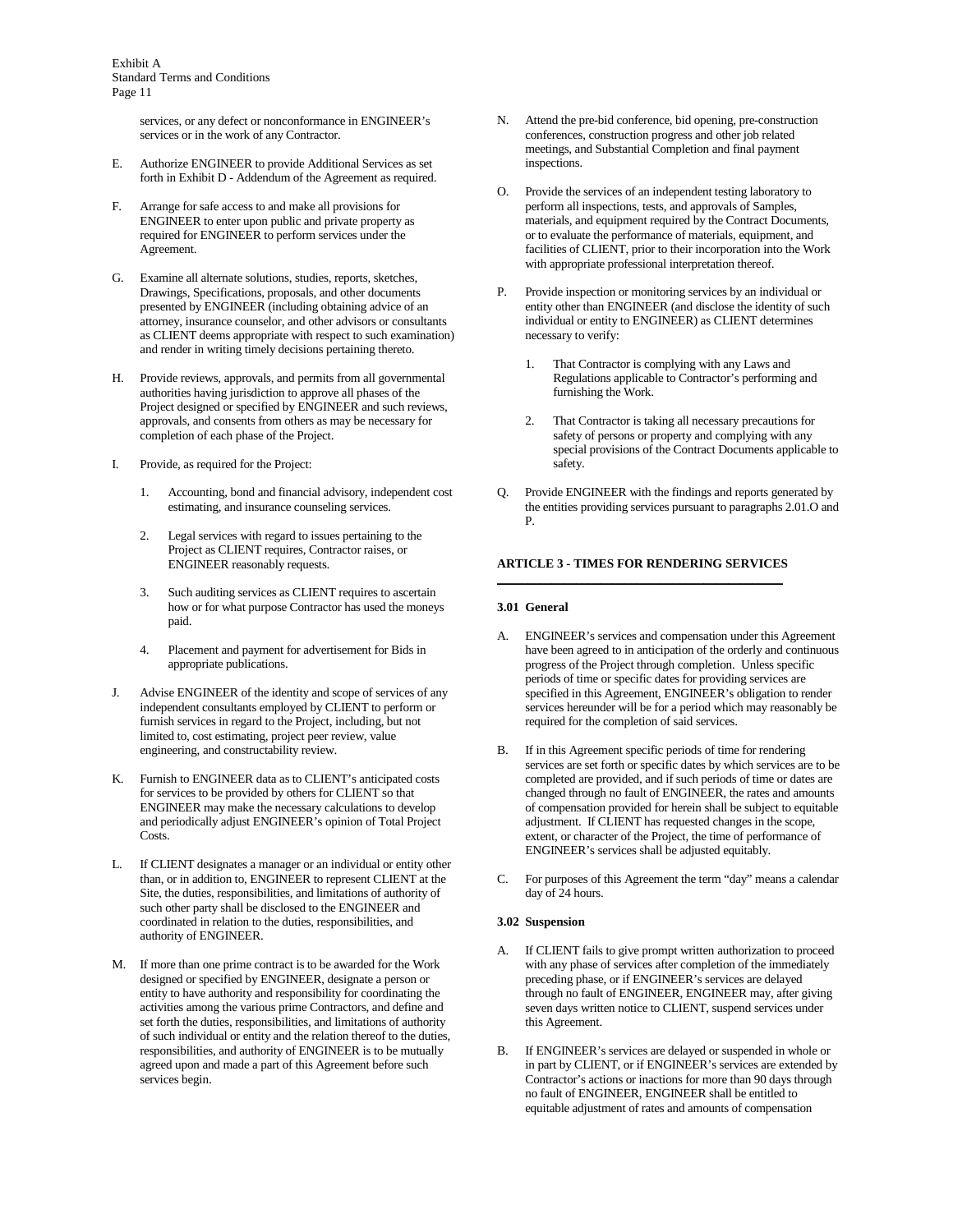> provided for elsewhere in this Agreement to reflect, reasonable costs incurred by ENGINEER in connection with, among other things, such delay or suspension and reactivation and the fact that the time for performance under this Agreement has been revised.

## **ARTICLE 4 - PAYMENTS TO ENGINEER**

### **4.01 Methods of Payment for Services and Reimbursable Expenses of ENGINEER**

\_\_\_\_\_\_\_\_\_\_\_\_\_\_\_\_\_\_\_\_\_\_\_\_\_\_\_\_\_\_\_\_\_\_\_\_\_\_\_\_\_\_\_\_\_\_\_

- A. *For Basic Services*. CLIENT shall pay ENGINEER for Basic Services performed or furnished under as outlined in the Letter Agreement
- B. *For Additional Services*. CLIENT shall pay ENGINEER for Additional Services performed or furnished as outlined in Exhibit D.
- C. *For Reimbursable Expenses*. CLIENT shall pay ENGINEER for Reimbursable Expenses incurred by ENGINEER and ENGINEER's Consultants as set forth in Exhibit B.

### **4.02 Other Provisions Concerning Payments**

- A. *Preparation of Invoices*. Invoices will be prepared in accordance with ENGINEER's standard invoicing practices and will be submitted to CLIENT by ENGINEER, unless otherwise agreed.
- B. *Payment of Invoices*. Invoices are due and payable within 30 days of receipt. If CLIENT fails to make any payment due ENGINEER for services and expenses within 30 days after receipt of ENGINEER's invoice therefor, the amounts due ENGINEER will be increased at the rate of 1.0% per month (or the maximum rate of interest permitted by law, if less) from said thirtieth day. In addition, ENGINEER may, after giving seven days written notice to CLIENT, suspend services under this Agreement until ENGINEER has been paid in full all amounts due for services, expenses, and other related charges. Payments will be credited first to interest and then to principal.
- C. *Disputed Invoices*. In the event of a disputed or contested invoice, only that portion so contested may be withheld from payment, and the undisputed portion will be paid.
- D. *Payments Upon Termination*.
	- 1. In the event of any termination under paragraph 6.06, ENGINEER will be entitled to invoice CLIENT and will be paid in accordance with Exhibit B for all services performed or furnished and all Reimbursable Expenses incurred through the effective date of termination.
	- 2. In the event of termination by CLIENT for convenience or by ENGINEER for cause, ENGINEER, in addition to invoicing for those items identified in subparagraph 4.02.D.1, shall be entitled to invoice CLIENT and shall be paid a reasonable amount for services and expenses directly attributable to termination, both before and after the effective date of termination, such as reassignment of personnel, costs of terminating contracts with ENGINEER's Consultants, and other related close-out costs, using methods and rates for Additional Services as set forth in Exhibit B.
- E. *Records of ENGINEER's Costs*. Records of ENGINEER's costs pertinent to ENGINEER's compensation under this Agreement shall be kept in accordance with generally accepted accounting

practices. To the extent necessary to verify ENGINEER's charges and upon CLIENT's timely request, copies of such records will be made available to CLIENT at cost.

F. *Legislative Actions*. In the event of legislative actions after the Effective Date of the Agreement by any level of government that impose taxes, fees, or costs on ENGINEER's services or other costs in connection with this Project or compensation therefore, such new taxes, fees, or costs shall be invoiced to and paid by CLIENT as a Reimbursable Expense to which a Factor of 1.0 shall be applied. Should such taxes, fees, or costs be imposed, they shall be in addition to ENGINEER's estimated total compensation.

## **ARTICLE 5 - OPINIONS OF COST**

#### **5.01 Opinions of Probable Construction Cost**

\_\_\_\_\_\_\_\_\_\_\_\_\_\_\_\_\_\_\_\_\_\_\_\_\_\_\_\_\_\_\_\_\_\_\_\_\_\_\_\_\_\_\_\_\_\_\_

ENGINEER's opinions of probable Construction Cost provided for herein are to be made on the basis of ENGINEER's experience and qualifications and represent ENGINEER's best judgment as an experienced and qualified professional generally familiar with the industry. However, since ENGINEER has no control over the cost of labor, materials, equipment, or services furnished by others, or over the Contractor's methods of determining prices, or over competitive bidding or market conditions, ENGINEER cannot and does not guarantee that proposals, bids, or actual Construction Cost will not vary from opinions of probable Construction Cost prepared by ENGINEER. If CLIENT wishes greater assurance as to probable Construction Cost, CLIENT shall employ an independent cost estimator.

#### **5.02 Designing to Construction Cost Limit**

If a Construction Cost limit is established between CLIENT and ENGINEER, such Construction Cost limit and a statement of ENGINEER's rights and responsibilities with respect thereto will be specifically set forth in Exhibit C - Supplemental General Conditions.

#### **5.03 Opinions of Total Project Costs**

ENGINEER assumes no responsibility for the accuracy of opinions of Total Project Costs.

### **ARTICLE 6 - GENERAL CONSIDERATIONS**

\_\_\_\_\_\_\_\_\_\_\_\_\_\_\_\_\_\_\_\_\_\_\_\_\_\_\_\_\_\_\_\_\_\_\_\_\_\_\_\_\_\_\_\_\_\_\_

### **6.01 Standards of Performance**

- A. The standard of care for all professional engineering and related services performed or furnished by ENGINEER under this Agreement will be the care and skill ordinarily used by members of ENGINEER's profession practicing under similar circumstances at the same time and in the same locality. ENGINEER makes no warranties, express or implied, under this Agreement or otherwise, in connection with ENGINEER's services.
- B. ENGINEER shall be responsible for the technical accuracy of its services and documents resulting therefrom, and CLIENT shall not be responsible for discovering deficiencies therein. ENGINEER shall correct such deficiencies without additional compensation except to the extent such action is directly attributable to deficiencies in CLIENT-furnished information.
- C. ENGINEER shall perform or furnish professional engineering and related services in all phases of the Project to which this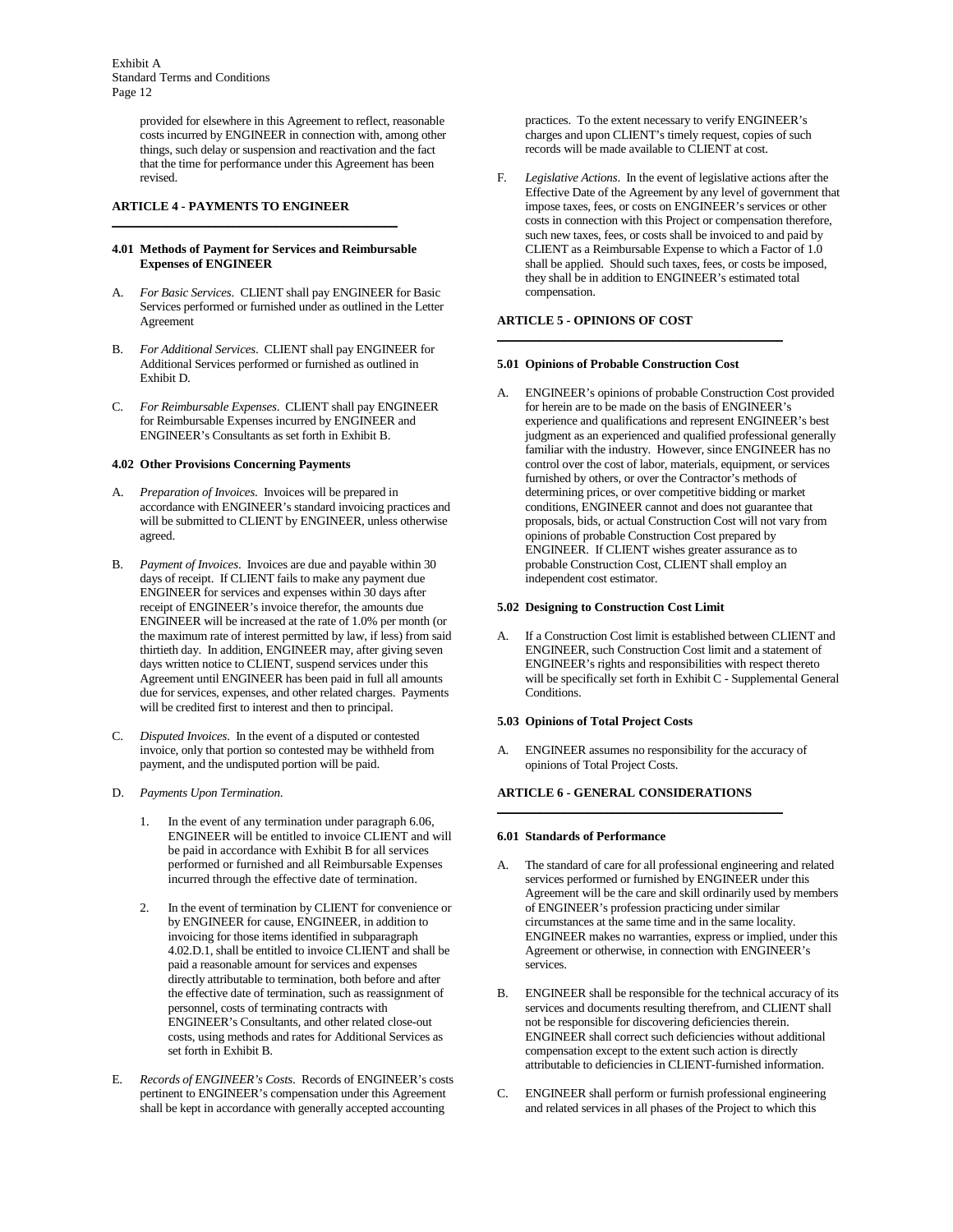> Agreement applies. ENGINEER shall serve as CLIENT's prime professional for the Project. ENGINEER may employ such ENGINEER's Consultants as ENGINEER deems necessary to assist in the performance or furnishing of the services. ENGINEER shall not be required to employ any ENGINEER's Consultant unacceptable to ENGINEER.

- D. ENGINEER and CLIENT shall comply with applicable Laws or Regulations and CLIENT-mandated standards. This Agreement is based on these requirements as of its Effective Date. Changes to these requirements after the Effective Date of this Agreement may be the basis for modifications to CLIENT's responsibilities or to ENGINEER's scope of services, times of performance, or compensation.
- E. CLIENT shall be responsible for, and ENGINEER may rely upon, the accuracy and completeness of all requirements, programs, instructions, reports, data, and other information furnished by CLIENT to ENGINEER pursuant to this Agreement. ENGINEER may use such requirements, reports, data, and information in performing or furnishing services under this Agreement.
- F. CLIENT shall make decisions and carry out its other responsibilities in a timely manner and shall bear all costs incident thereto so as not to delay the services of ENGINEER.
- G. Prior to the commencement of the Construction Phase, CLIENT shall notify ENGINEER of any other notice or certification that ENGINEER will be requested to provide to CLIENT or third parties in connection with the Project. CLIENT and ENGINEER shall reach agreement on the terms of any such requested notice or certification, and CLIENT shall authorize such Additional Services as are necessary to enable ENGINEER to provide the notices or certifications requested.
- H. ENGINEER shall not be required to sign any documents, no matter by whom requested, that would result in the ENGINEER's having to certify, guarantee or warrant the existence of conditions whose existence the ENGINEER cannot ascertain. CLIENT agrees not to make resolution of any dispute with the ENGINEER or payment of any amount due to the ENGINEER in any way contingent upon the ENGINEER's signing any such certification.
- I. During the Construction Phase, ENGINEER shall not supervise, direct, or have control over Contractor's work, nor shall ENGINEER have authority over or responsibility for the means, methods, techniques, sequences, or procedures of construction selected by Contractor, for safety precautions and programs incident to the Contractor's work in progress, nor for any failure of Contractor to comply with Laws and Regulations applicable to Contractor's furnishing and performing the Work.
- J. ENGINEER neither guarantees the performance of any Contractor nor assumes responsibility for any Contractor's failure to furnish and perform the Work in accordance with the Contract Documents.
- ENGINEER shall not be responsible for the acts or omissions of any Contractor(s), subcontractor or supplier, or of any of the Contractor's agents or employees or any other persons (except ENGINEER's own employees) at the Site or otherwise furnishing or performing any of the Contractor's work; or for any decision made on interpretations or clarifications of the Contract Documents given by CLIENT without consultation and advice of ENGINEER.
- L. The General Conditions for any construction contract documents prepared hereunder are to be the "Standard General Conditions

of the Construction Contract" as prepared by the Engineers Joint Contract Documents Committee (Document No. 1910-8, 1996 Edition) unless both parties mutually agree to use other General Conditions.

## **6.02 Authorized Project Representatives**

A. Contemporaneous with the execution of this Agreement, ENGINEER and CLIENT shall designate specific individuals to act as ENGINEER's and CLIENT's representatives with respect to the services to be performed or furnished by ENGINEER and responsibilities of CLIENT under this Agreement. Such individuals shall have authority to transmit instructions, receive information, and render decisions relative to the Project on behalf of each respective party.

## **6.03 Design without Construction Phase Services**

- A. Should CLIENT provide Construction Phase services with either CLIENT's representatives or a third party, ENGINEER's Basic Services under this Agreement will be considered to be completed upon completion of the Final Design Phase or Bidding or Negotiating Phase as outlined in the Letter Agreement.
- B. It is understood and agreed that if ENGINEER's Basic Services under this Agreement do not include Project observation, or review of the Contractor's performance, or any other Construction Phase services, and that such services will be provided by CLIENT, then CLIENT assumes all responsibility for interpretation of the Contract Documents and for construction observation or review and waives any claims against the ENGINEER that may be in any way connected thereto.

### **6.04 Use of Documents**

- A. All Documents are instruments of service in respect to this Project, and ENGINEER shall retain an ownership and property interest therein (including the right of reuse at the discretion of the ENGINEER) whether or not the Project is completed.
- B. Copies of CLIENT-furnished data that may be relied upon by ENGINEER are limited to the printed copies (also known as hard copies) that are delivered to the ENGINEER. Files in electronic media format of text, data, graphics, or of other types that are furnished by CLIENT to ENGINEER are only for convenience of ENGINEER. Any conclusion or information obtained or derived from such electronic files will be at the user's sole risk.
- C. Copies of Documents that may be relied upon by CLIENT are limited to the printed copies (also known as hard copies) that are signed or sealed by the ENGINEER. Files in electronic media format of text, data, graphics, or of other types that are furnished by ENGINEER to CLIENT are only for convenience of CLIENT. Any conclusion or information obtained or derived from such electronic files will be at the user's sole risk.
- D. Because data stored in electronic media format can deteriorate or be modified inadvertently or otherwise without authorization of the data's creator, the party receiving electronic files agrees that it will perform acceptance tests or procedures within 60 days, after which the receiving party shall be deemed to have accepted the data thus transferred. Any errors detected within the 60-day acceptance period will be corrected by the party delivering the electronic files. ENGINEER shall not be responsible to maintain documents stored in electronic media format after acceptance by CLIENT.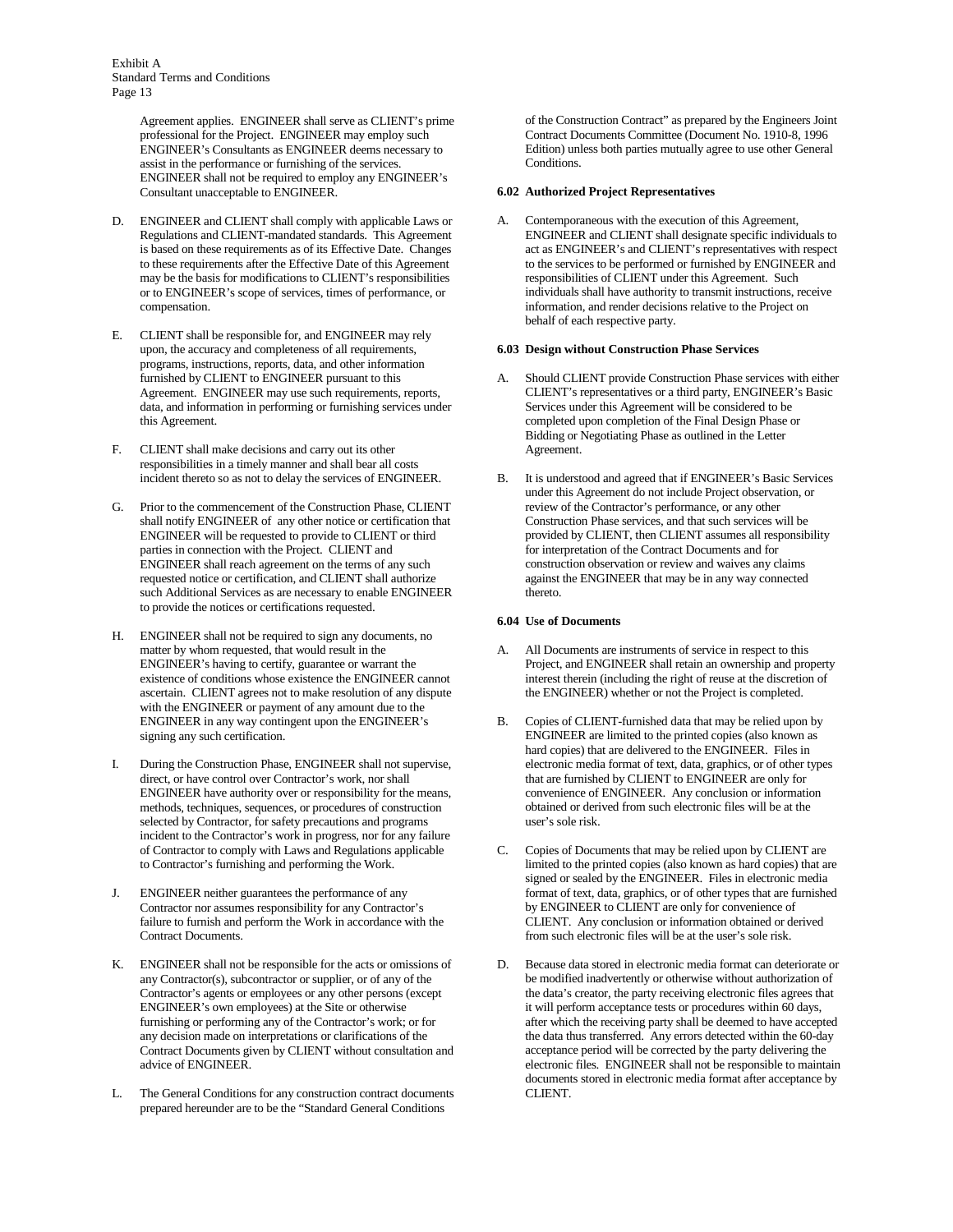- E. When transferring documents in electronic media format, ENGINEER makes no representations as to long term compatibility, usability, or readability of documents resulting from the use of software application packages, operating systems, or computer hardware differing from those used by ENGINEER at the beginning of this Project.
- F. CLIENT may make and retain copies of Documents for information and reference in connection with use on the Project by CLIENT. Such Documents are not intended or represented to be suitable for reuse by CLIENT or others on extensions of the Project or on any other project. Any such reuse or modification without written verification or adaptation by ENGINEER, as appropriate for the specific purpose intended, will be at CLIENT's sole risk and without liability or legal exposure to ENGINEER or to ENGINEER's Consultants. CLIENT shall indemnify and hold harmless ENGINEER and ENGINEER's Consultants from all claims, damages, losses, and expenses, including attorneys' fees arising out of or resulting therefrom.
- G. If there is a discrepancy between the electronic files and the hard copies, the hard copies govern.
- H. Any verification or adaptation of the Documents for extensions of the Project or for any other project will entitle ENGINEER to further compensation at rates as defined in Exhibit B.

### **6.05 Insurance**

- A. ENGINEER shall procure and maintain insurance as set forth below:
	- 1. Workers Compensation & Employer's Liability a. Each Occurrence: \$1,000,000 2. General Liability a. Each Occurrence: \$1,000,000 b. General Aggregate: \$2,000,000 3. Excess or Umbrella Liability a. Each Occurrence: \$5,000,000<br>b. General Aggregate: \$5,000,000 General Aggregate: 4. Automobile Liability a. Combined Single Limit (Bodily Injury and Property Damage): Each Accident \$1,000,000 5. Professional Liability a. Each Occurrence: \$2,000,000<br>b General Aggregate: \$2,000,000 b. General Aggregate:
- B. CLIENT shall cause ENGINEER and ENGINEER's Consultants to be listed as additional insureds on any general liability or property insurance policies carried by CLIENT which are applicable to the Project.
- C. CLIENT shall require Contractor to purchase and maintain general liability and other insurance as specified in the Contract Documents and to cause ENGINEER and ENGINEER's Consultants to be listed as additional insureds with respect to such liability and other insurance purchased and maintained by Contractor for the Project
- D. CLIENT and ENGINEER shall each deliver to the other certificates of insurance evidencing the coverage.
- E. All policies of property insurance shall contain provisions to the effect that ENGINEER's and ENGINEER's Consultants' interests are covered and that in the event of payment of any loss

or damage the insurers will have no rights of recovery against any of the insureds or additional insureds thereunder.

F. At any time, CLIENT may request that ENGINEER, at CLIENT's sole expense, provide additional insurance coverage, increased limits, or revised deductibles that are more protective. If so requested by CLIENT, with the concurrence of ENGINEER, and if commercially available, ENGINEER shall obtain and shall require ENGINEER's Consultants to obtain such additional insurance coverage, different limits, or revised deductibles for such periods of time as requested by CLIENT.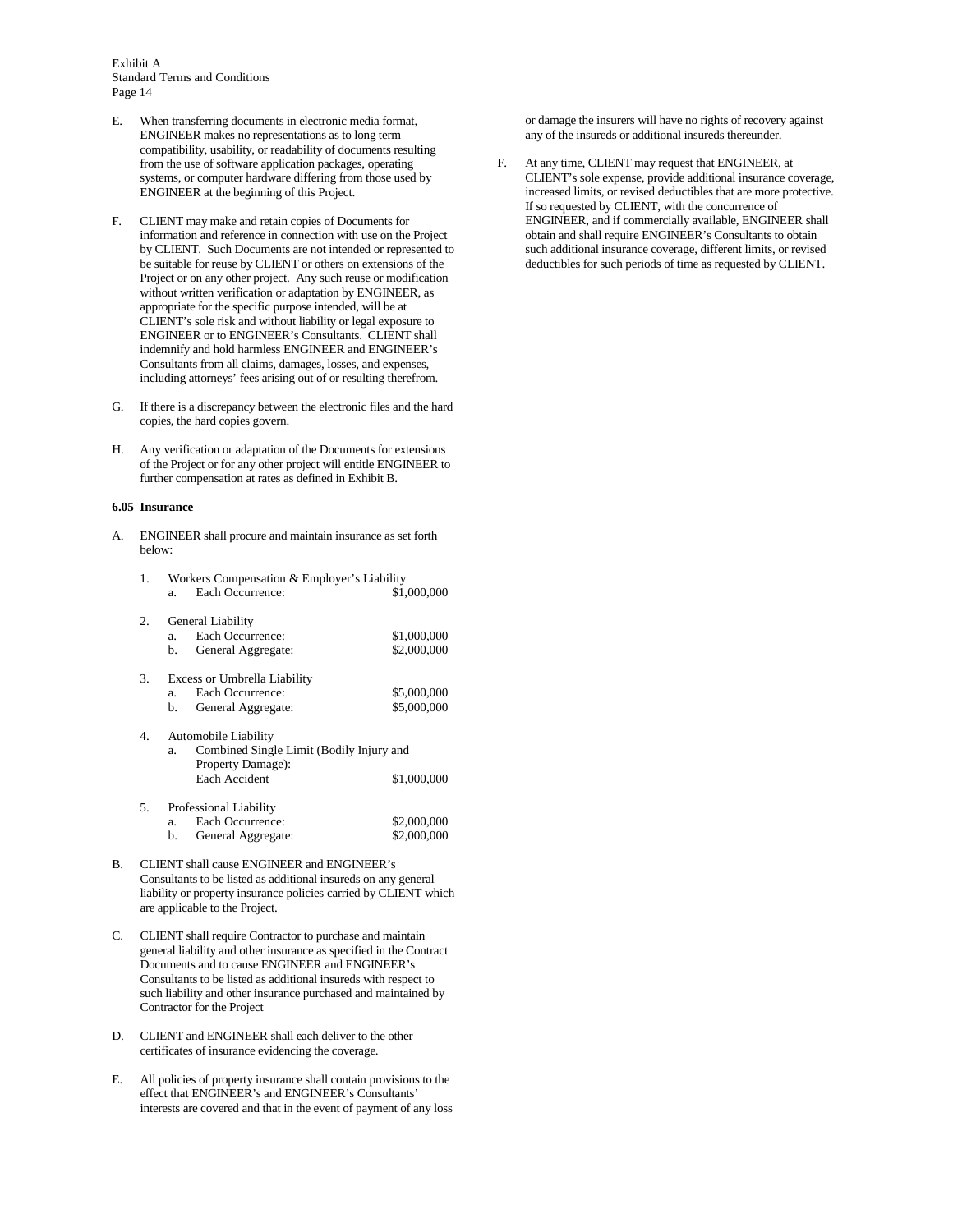### **6.06 Termination**

- A. The obligation to provide further services under this Agreement may be terminated:
	- 1. *For cause*,
		- By either party upon 30 days written notice in the event of substantial failure by the other party to perform in accordance with the terms hereof through no fault of the terminating party.
		- b. By ENGINEER:

1) upon seven days written notice if ENGINEER believes that ENGINEER is being requested by CLIENT to furnish or perform services contrary to ENGINEER's responsibilities as a licensed professional; or

2) upon seven days written notice if the ENGINEER's services for the Project are delayed or suspended for more than 90 days for reasons beyond ENGINEER's control.

3) ENGINEER shall have no liability to CLIENT on account of such termination.

- c. Notwithstanding the foregoing, this Agreement will not terminate as a result of such substantial failure if the party receiving such notice begins, within seven days of receipt of such notice, to correct its failure to perform and proceeds diligently to cure such failure within no more than 30 days of receipt thereof; provided, however, that if and to the extent such substantial failure cannot be reasonably cured within such 30 day period, and if such party has diligently attempted to cure the same and thereafter continues diligently to cure the same, then the cure period provided for herein shall extend up to, but in no case more than, 60 days after the date of receipt of the notice.
- 2. *For convenience*,
	- a. By CLIENT effective upon the receipt of notice by ENGINEER.
- B. The terminating party under paragraphs 6.06.A.1 or 6.06.A.2 may set the effective date of termination at a time up to 30 days later than otherwise provided to allow ENGINEER to demobilize personnel and equipment from the Site, to complete tasks whose value would otherwise be lost, to prepare notes as to the status of completed and uncompleted tasks, and to assemble Project materials in orderly files.

### **6.07 Controlling Law**

A. This Agreement is to be governed by the law of the state in which the Project is located.

### **6.08 Successors, Assigns, and Beneficiaries**

A. CLIENT and ENGINEER each is hereby bound and the partners, successors, executors, administrators and legal representatives of CLIENT and ENGINEER (and to the extent permitted by paragraph 6.08.B the assigns of CLIENT and ENGINEER) are hereby bound to the other party to this Agreement and to the partners, successors, executors, administrators and legal representatives (and said assigns) of

such other party, in respect of all covenants, agreements and obligations of this Agreement.

- B. Neither CLIENT nor ENGINEER may assign, sublet, or transfer any rights under or interest (including, but without limitation, moneys that are due or may become due) in this Agreement without the written consent of the other, except to the extent that any assignment, subletting, or transfer is mandated or restricted by law. Unless specifically stated to the contrary in any written consent to an assignment, no assignment will release or discharge the assignor from any duty or responsibility under this Agreement.
- C. Unless expressly provided otherwise in this Agreement:
	- 1. Nothing in this Agreement shall be construed to create, impose, or give rise to any duty owed by CLIENT or ENGINEER to any Contractor, Contractor's subcontractor, supplier, other individual or entity, or to any surety for or employee of any of them.
	- 2. All duties and responsibilities undertaken pursuant to this Agreement will be for the sole and exclusive benefit of CLIENT and ENGINEER and not for the benefit of any other party. The CLIENT agrees that the substance of the provisions of this paragraph 6.08.C shall appear in the Contract Documents.

#### **6.09 Dispute Resolution**

- A. CLIENT and ENGINEER agree to negotiate all disputes between them in good faith for a period of 30 days from the date of notice prior to exercising their rights under provisions of this Agreement, or under law. In the absence of such an agreement, the parties may exercise their rights under law.
- B. If and to the extent that CLIENT and ENGINEER have agreed on a method and procedure for resolving disputes between them arising out of or relating to this Agreement, such dispute resolution method and procedure is set forth in Exhibit C, "Supplemental Conditions."

#### **6.10 Hazardous Environmental Condition**

- A. CLIENT represents to Engineer that to the best of its knowledge a Hazardous Environmental Condition does not exist.
- B. CLIENT has disclosed to the best of its knowledge to ENGINEER the existence of all Asbestos, PCB's, Petroleum, Hazardous Waste, or Radioactive Material located at or near the Site, including type, quantity and location.
- C. If a Hazardous Environmental Condition is encountered or alleged, ENGINEER shall have the obligation to notify CLIENT and, to the extent of applicable Laws and Regulations, appropriate governmental officials.
- D. It is acknowledged by both parties that ENGINEER's scope of services does not include any services related to a Hazardous Environmental Condition. In the event ENGINEER or any other party encounters a Hazardous Environmental Condition, ENGINEER may, at its option and without liability for consequential or any other damages, suspend performance of services on the portion of the Project affected thereby until CLIENT: (i) retains appropriate specialist consultant(s) or contractor(s) to identify and, as appropriate, abate, remediate, or remove the Hazardous Environmental Condition; and (ii) warrants that the Site is in full compliance with applicable Laws and Regulations.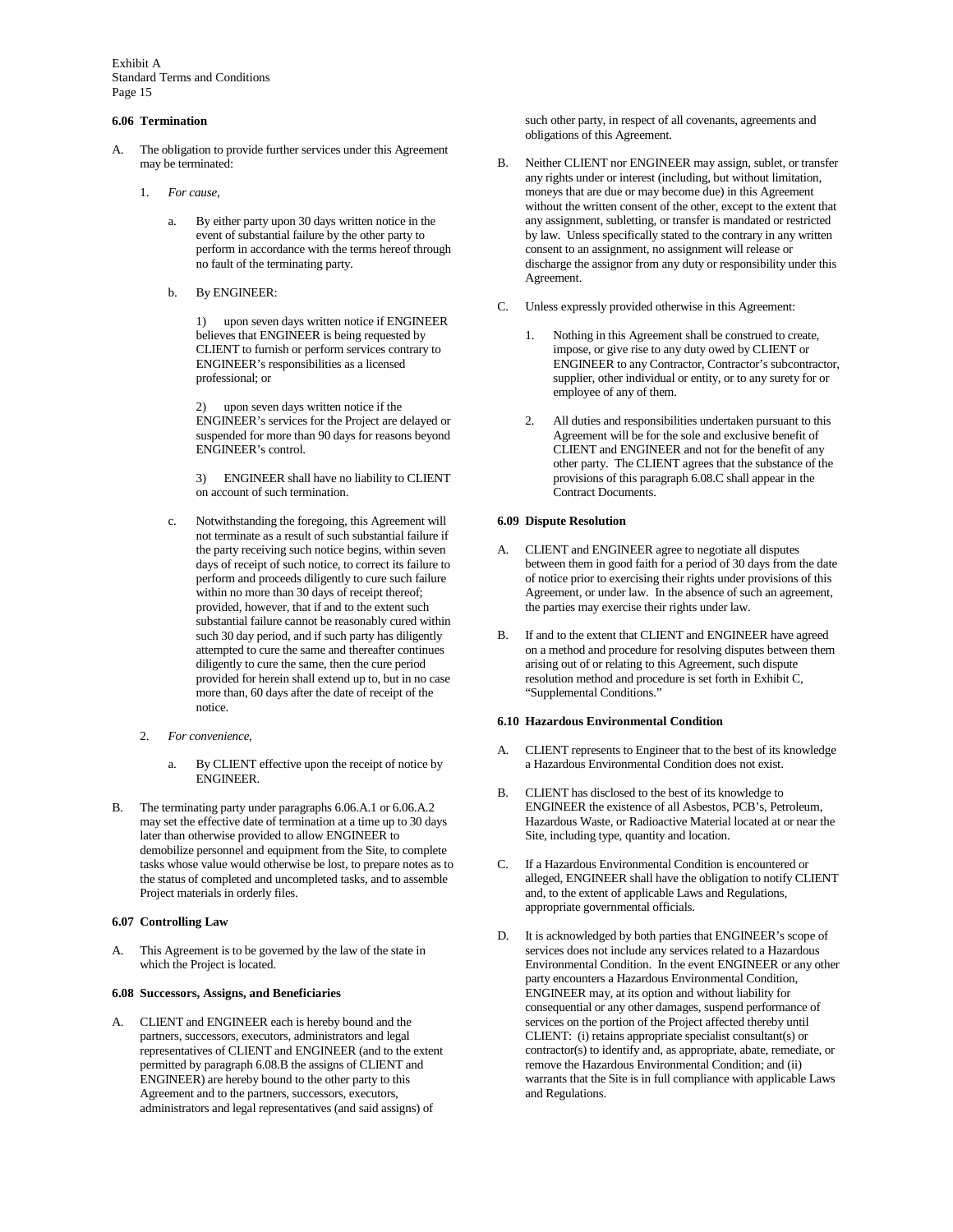- E. CLIENT acknowledges that ENGINEER is performing professional services for CLIENT and that ENGINEER is not and shall not be required to become an "arranger," "operator," "generator," or "transporter" of hazardous substances, as defined in the Comprehensive Environmental Response, Compensation, and Liability Act of 1990 (CERCLA), which are or may be encountered at or near the Site in connection with ENGINEER's activities under this Agreement.
- F. If ENGINEER's services under this Agreement cannot be performed because of a Hazardous Environmental Condition, the existence of the condition shall justify ENGINEER's terminating this Agreement for cause on 30 days notice.

## **6.11 Allocation of Risks**

- A. Indemnification
	- 1. To the fullest extent permitted by law, ENGINEER shall indemnify and hold harmless CLIENT, CLIENT's officers, directors, partners, and employees from and against any and all costs, losses, and damages (including but not limited to all fees and charges of engineers, architects, attorneys, and other professionals, and all court or arbitration or other dispute resolution costs) caused solely by the negligent acts or omissions of ENGINEER or ENGINEER's officers, directors, partners, employees, and ENGINEER's Consultants in the performance and furnishing of ENGINEER's services under this Agreement.
	- 2. To the fullest extent permitted by law, CLIENT shall indemnify and hold harmless ENGINEER, ENGINEER's officers, directors, partners, employees, and ENGINEER's Consultants from and against any and all costs, losses, and damages (including but not limited to all fees and charges of engineers, architects, attorneys, and other professionals, and all court or arbitration or other dispute resolution costs) caused solely by the negligent acts or omissions of CLIENT or CLIENT's officers, directors, partners, employees, and CLIENT's consultants with respect to this Agreement or the Project.
	- 3. To the fullest extent permitted by law, ENGINEER's total liability to CLIENT and anyone claiming by, through, or under CLIENT for any cost, loss, or damages caused in part by the negligence of ENGINEER and in part by the negligence of CLIENT or any other negligent entity or individual, shall not exceed the percentage share that ENGINEER's negligence bears to the total negligence of CLIENT, ENGINEER, and all other negligent entities and individuals.
	- In addition to the indemnity provided under paragraph 6.11.A.2 of this Agreement, and to the fullest extent permitted by law, CLIENT shall indemnify and hold harmless ENGINEER and its officers, directors, partners, employees, and ENGINEER's Consultants from and against all costs, losses, and damages (including but not limited to all fees and charges of engineers, architects, attorneys, and other professionals, and all court or arbitration or other dispute resolution costs) caused by, arising out of or resulting from a Hazardous Environmental Condition, provided that (i) any such cost, loss, or damage is attributable to bodily injury, sickness, disease, or death, or to injury to or destruction of tangible property (other than completed Work), including the loss of use resulting therefrom, and (ii) nothing in this paragraph 6.11.A.4. shall obligate CLIENT to indemnify any individual or entity

from and against the consequences of that individual's or entity's own negligence or willful misconduct.

5. The indemnification provision of paragraph 6.11.A.1 is subject to and limited by the provisions agreed to by CLIENT and ENGINEER in Exhibit C, "Supplemental Conditions," if any.

## **6.12 Notices**

A. Any notice required under this Agreement will be in writing, addressed to the appropriate party at its address on the signature page and given personally, or by registered or certified mail postage prepaid, or by a commercial courier service. All notices shall be effective upon the date of receipt.

## **6.13 Survival**

A. All express representations, indemnifications, or limitations of liability included in this Agreement will survive its completion or termination for any reason.

## **6.14 Severability**

A. Any provision or part of the Agreement held to be void or unenforceable under any Laws or Regulations shall be deemed stricken, and all remaining provisions shall continue to be valid and binding upon CLIENT and ENGINEER, who agree that the Agreement shall be reformed to replace such stricken provision or part thereof with a valid and enforceable provision that comes as close as possible to expressing the intention of the stricken provision.

## **6.15 Waiver**

A. Non-enforcement of any provision by either party shall not constitute a waiver of that provision, nor shall it affect the enforceability of that provision or of the remainder of this Agreement.

## **6.16 Headings**

A. The headings used in this Agreement are for general reference only and do not have special significance.

## **6.16 Definitions**

Defined terms will be in accordance with EJCDC No. 1910-1 (1996 Edition)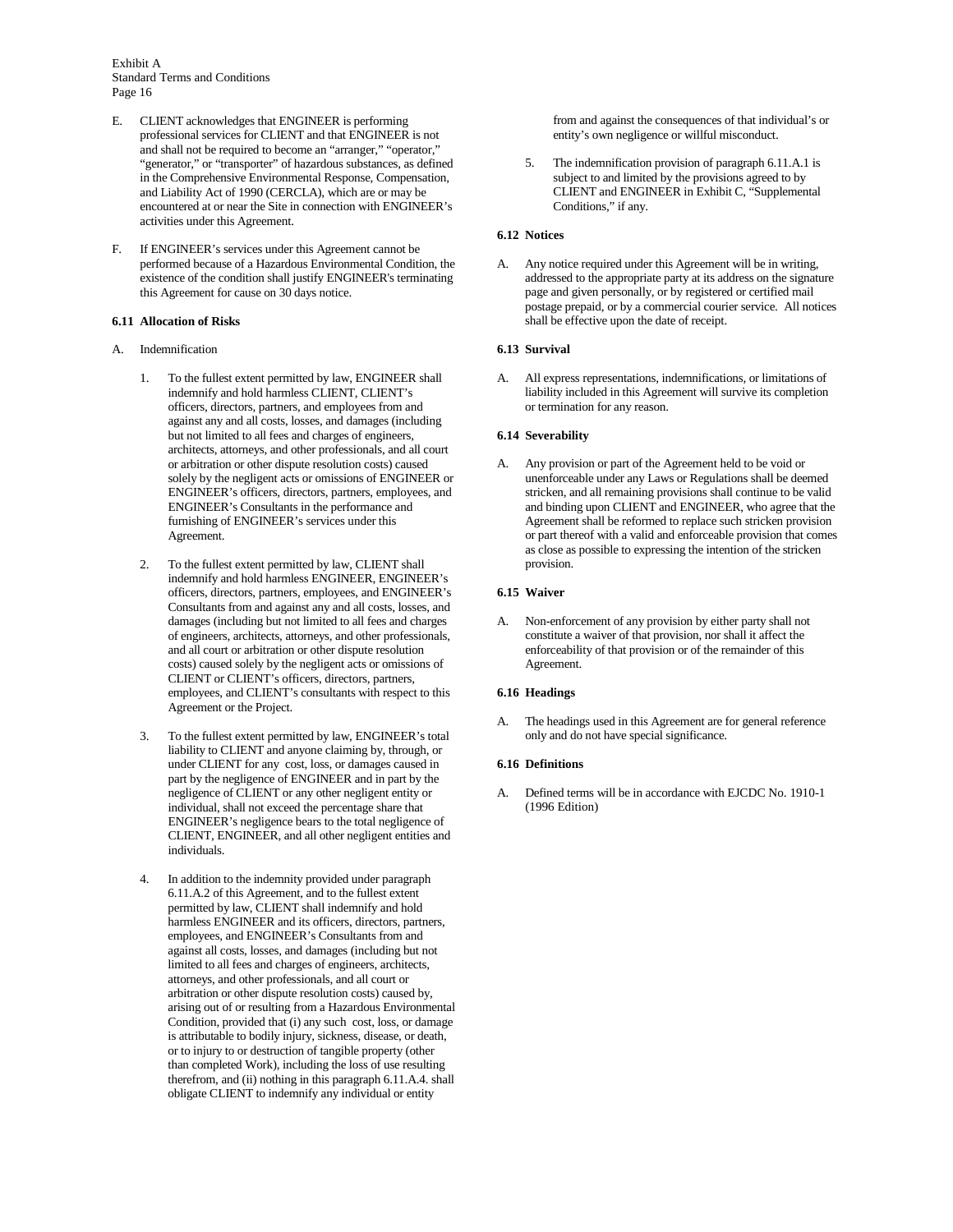*This Page is intentionally left blank*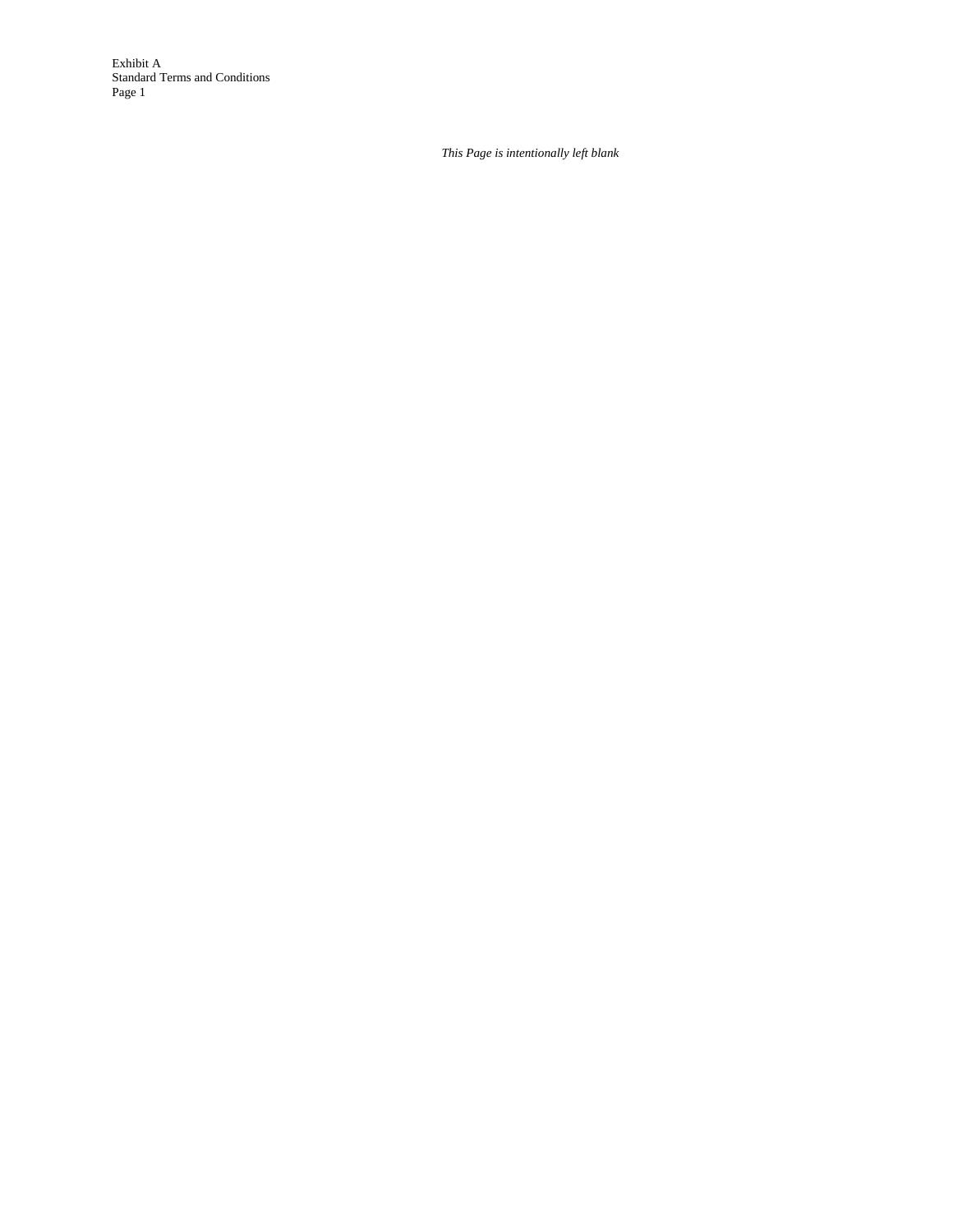

CLIENT Initial

TAI Initial

**EXHIBIT B**

# **SCHEDULE OF HOURLY RATES AND REIMBURSABLE EXPENSES**

# **2018 Schedule of Hourly Rates**

**Classification Billing Rate**  Principal Engineer \$225.00 Engineer VIII  $$219.00$ Engineer VII \$193.00 Engineer Level VI \$183.00 Engineer Level V  $$158.00$ Engineer Level IV \$138.00 Engineer Level III \$125.00 Engineer Level II \$113.00 Engineer Level I \$100.00 Engineering Intern \$52.00 Senior Technician  $$155.00$ Technician Level IV \$138.00 Technician Level III  $$125.00$ Technician Level II \$109.00 Technician Level I  $$98.00$ GIS Specialist III  $$143.00$ GIS Specialist II \$109.00 GIS Specialist I \$98.00 Clerical Level III  $$88.00$ Clerical Level II  $$76.00$ Clerical Level I  $$64.00$ Professional Land Surveyor \$183.00 Survey Crew Chief \$155.00 Survey Technician Level II \$79.00 Survey Technician Level I  $$66.00$ Department Director \$183.00 Prevailing Wage Survey Foreman\*\* \$181.00 Prevailing Wage Survey Worker\*\* \$176.00 Sub Consultants Cost Plus 5%

\*\**Rates will be escalated for Overtime & Holiday Pay to adjust for Premium Time based on the current Illinois Department of Labor Rules*

*Note: On January 1st of each year, the fees and hourly rates may be escalated by an amount not to exceed five (5) percent.*

## **2018 Reimbursable Expenses**

| <b>Item</b>                                           | Unit     | <b>Unit Price</b>   |
|-------------------------------------------------------|----------|---------------------|
| <b>Engineering Copies</b><br>1-249 Sq. Ft.            | Sq. Ft.  | \$0.29              |
| <b>Engineering Copies</b><br>250-999 Sq. Ft.          | Sq. Ft.  | \$0.27              |
| <b>Engineering Copies</b><br>1000-3999 Sq. Ft.        | Sq. Ft.  | \$0.25              |
| <b>Engineering Copies</b><br>3999 Sq. Ft. & Up        | Sq. Ft.  | \$0.23              |
| <b>Mylar Engineering Copies</b><br>up to 24" by 36"   | Each     | \$8.00              |
| <b>Color Presentation Grade</b><br>Large Format Print | Sq. Ft.  | \$5.15              |
| Comb Binding $> 120$ Sheets                           | Each     | \$4.75              |
| Comb Binding $<$ 120 Sheets                           | Each     | \$3.50              |
| Binding Strips (Engineering Plans)                    | Each     | \$1.00              |
| 5 Mil Laminating                                      | Each     | \$1.25              |
| Copy 11" x 17"<br>- Color                             | Each     | \$0.50              |
| Copy 11" x 17"<br>- Black and White                   | Each     | \$0.25              |
| Copy 8.5" x 11"<br>- Color                            | Each     | \$0.25              |
| Copy 8.5" x 11"<br>- Black and White                  | Each     | \$0.12              |
| <b>Recorded Documents</b>                             | Each     | \$25.00             |
| <b>Plat Research</b>                                  |          | Time and Material   |
| Per Diem                                              | Each Day | \$30.00             |
| Field / Survey Truck                                  | Each Day | \$45.00             |
| Postage and Freight                                   |          | Cost                |
| Mileage                                               | Per Mile | <b>Federal Rate</b> |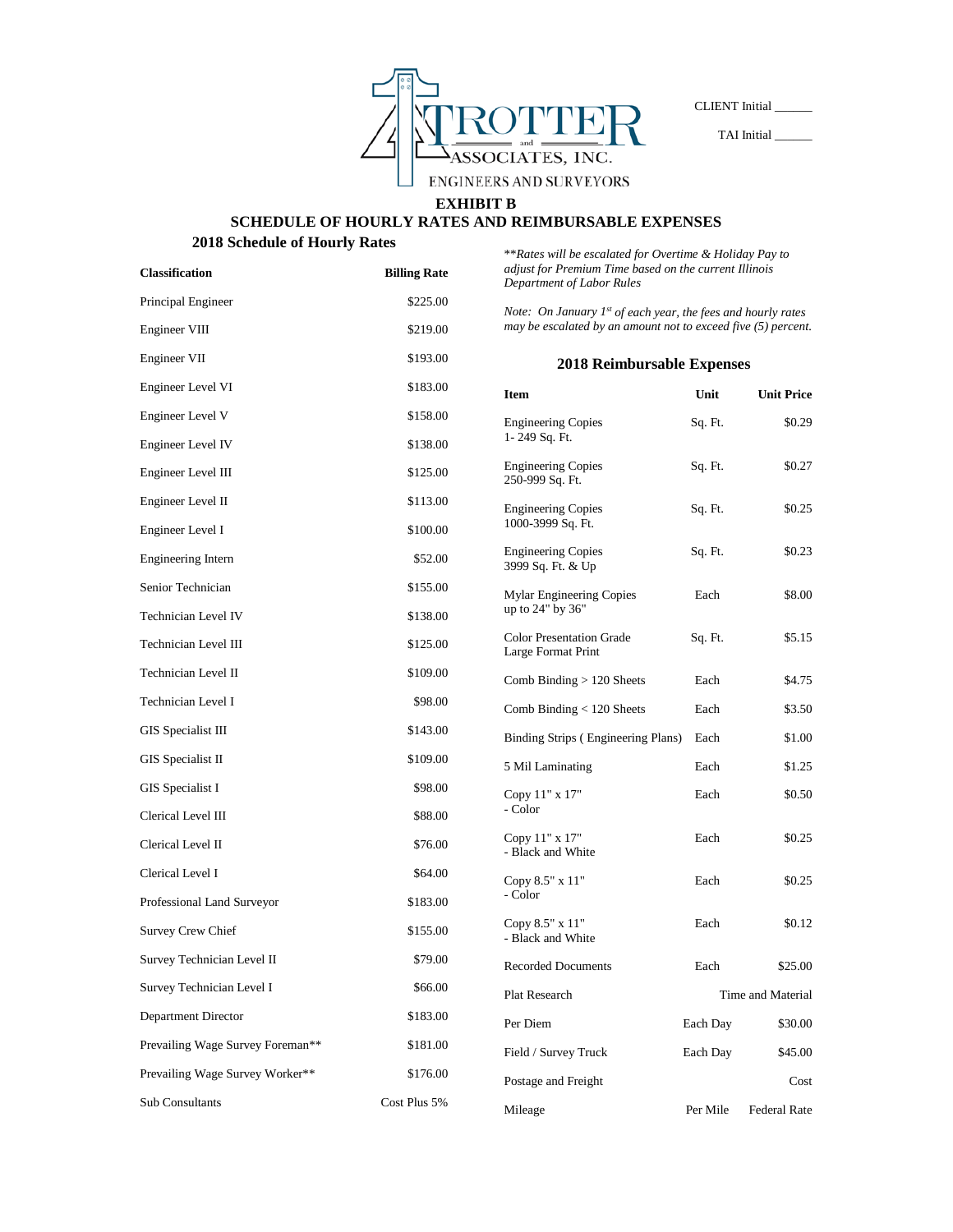Exhibit B Schedule of Hourly Rates & Reimbursable Expenses Page 2

*This Page is intentionally left blank*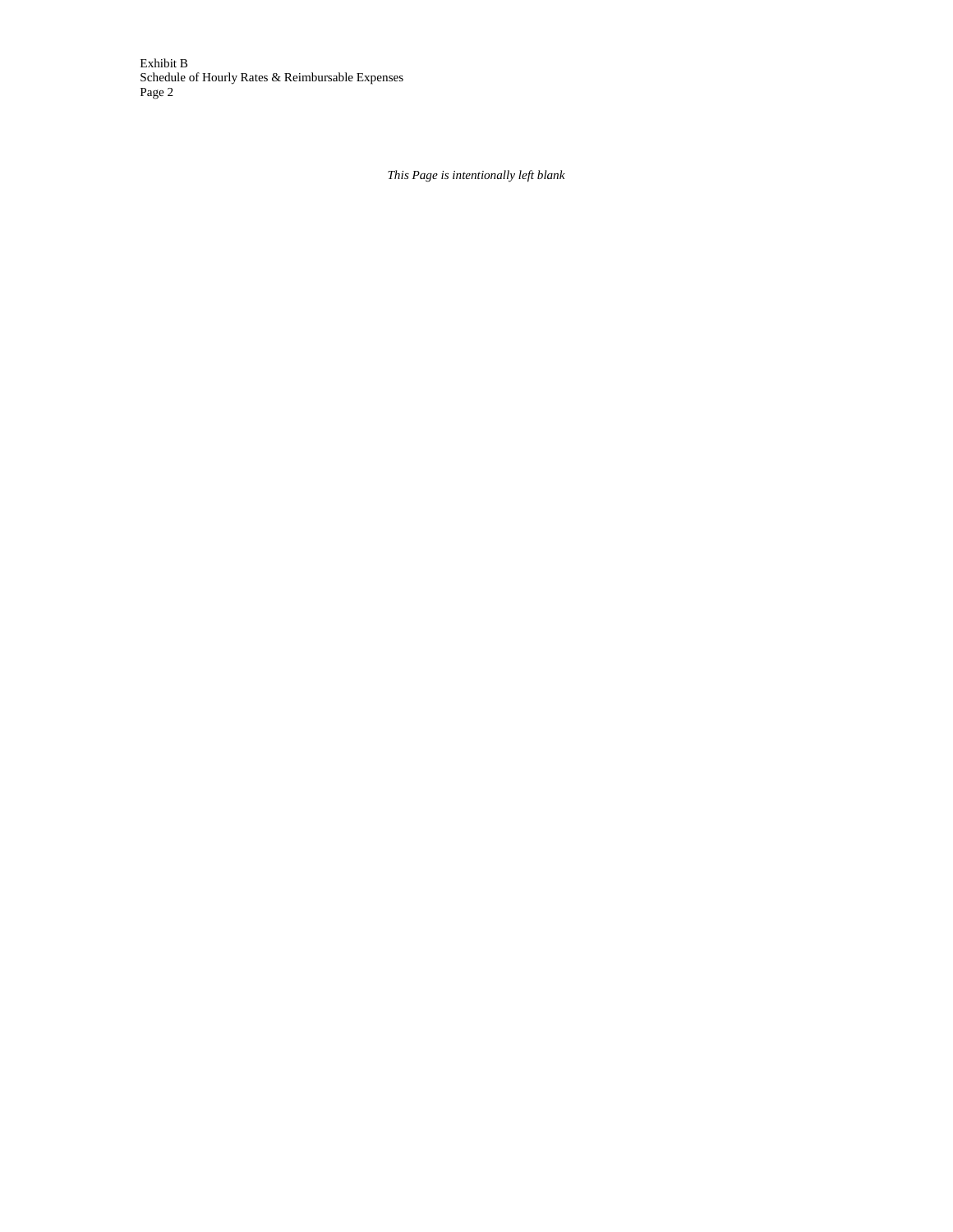

CLIENT Initial \_\_\_\_\_\_

TAI Initial \_\_\_\_\_\_

# **EXHIBIT C SUPPLEMENTAL CONDITIONS**

None at this time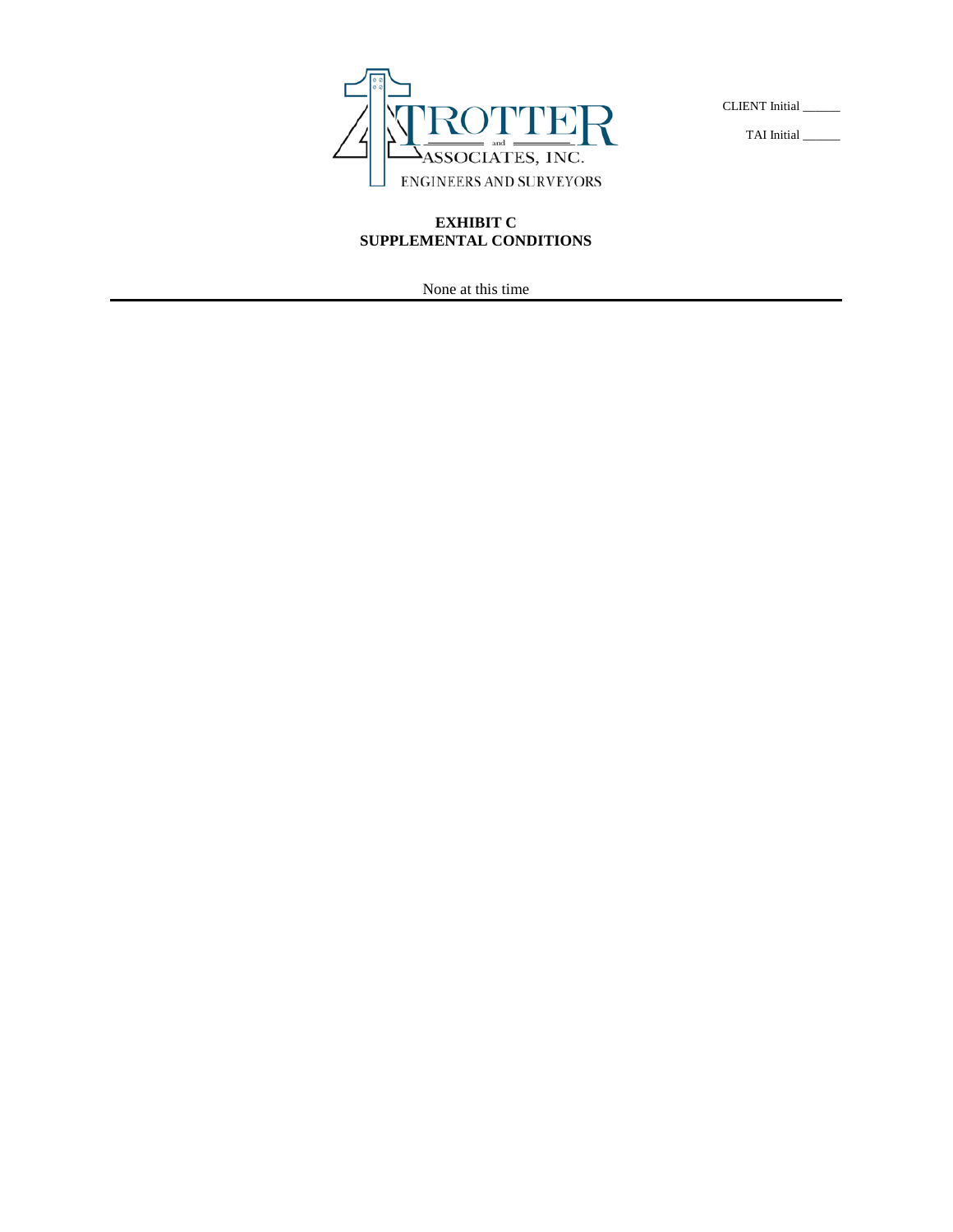

CLIENT Initial \_\_\_\_\_\_

TAI Initial \_\_\_\_\_\_

*This Page Is Intentionally Left Blank*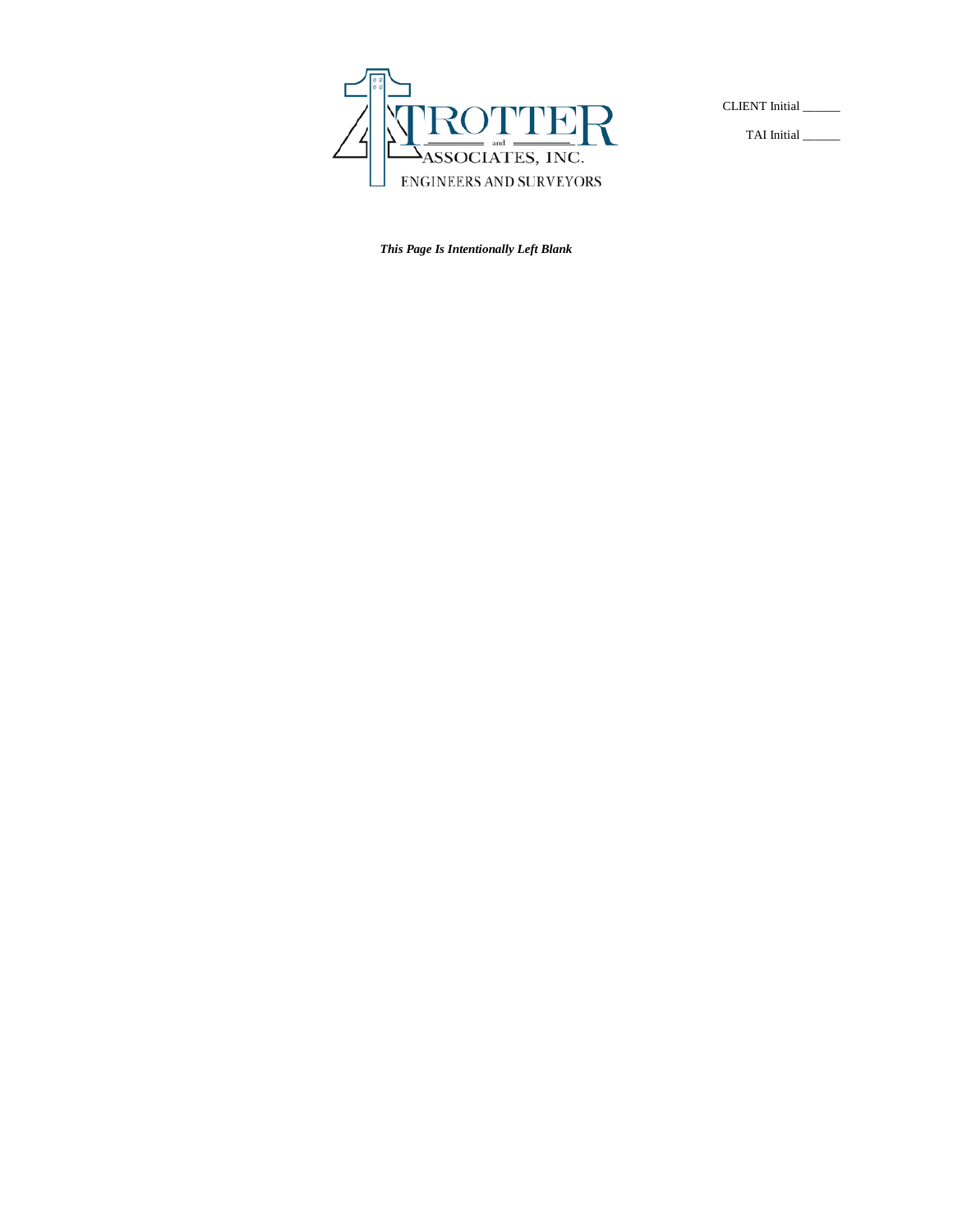

CLIENT Initial

TAI Initial

# **EXHIBIT D CONTRACT ADDENDUM**

Project Name: Dunham Road Sanitary Force Main Replacement

Project No. STC-111E

Addendum No.\_\_

This is an addendum attached to, made part of and incorporated by reference into the Agreement between CLIENT and ENGINEER for modification of scope and compensation for the PROJECT. All other terms and conditions of the original Agreement between CLIENT and ENGINEER are unchanged by this Contract Addendum and shall remain in full force and effect and shall govern the obligations of both CLIENT and ENGINEER, including obligations created by this Contract Addendum.

The contract modifications are described below:

| 1.                                                                                             |                                                                                                                           |
|------------------------------------------------------------------------------------------------|---------------------------------------------------------------------------------------------------------------------------|
| 2.                                                                                             |                                                                                                                           |
| 3.                                                                                             |                                                                                                                           |
| <b>CONTRACT SUMMARY</b>                                                                        |                                                                                                                           |
| Original Contract Amount                                                                       |                                                                                                                           |
| Changes Prior to This Change                                                                   | \$                                                                                                                        |
| Amount of This Change                                                                          | \$                                                                                                                        |
| <b>Revised Contract Amount:</b>                                                                | \$                                                                                                                        |
| suffice. The original of this Contract Addendum shall be returned to ENGINEER after execution. | For purposes of expediency, ENGINEER and CLIENT agree that an executed electronic version of this Contract Addendum shall |
| <b>CLIENT:</b>                                                                                 | <b>ENGINEER:</b>                                                                                                          |
| <b>CITY OF ST. CHARLES</b>                                                                     | TROTTER AND ASSOCIATES, INC.                                                                                              |
| SIGNED:                                                                                        |                                                                                                                           |
|                                                                                                |                                                                                                                           |

TITLE TITLE TIME THAT IS A REPORT OF THE STATE OF THE TIME TIME THAT IS A REPORT OF THE STATE OF THE STATE OF THE STATE OF THE STATE OF THE STATE OF THE STATE OF THE STATE OF THE STATE OF THE STATE OF THE STATE OF THE STAT